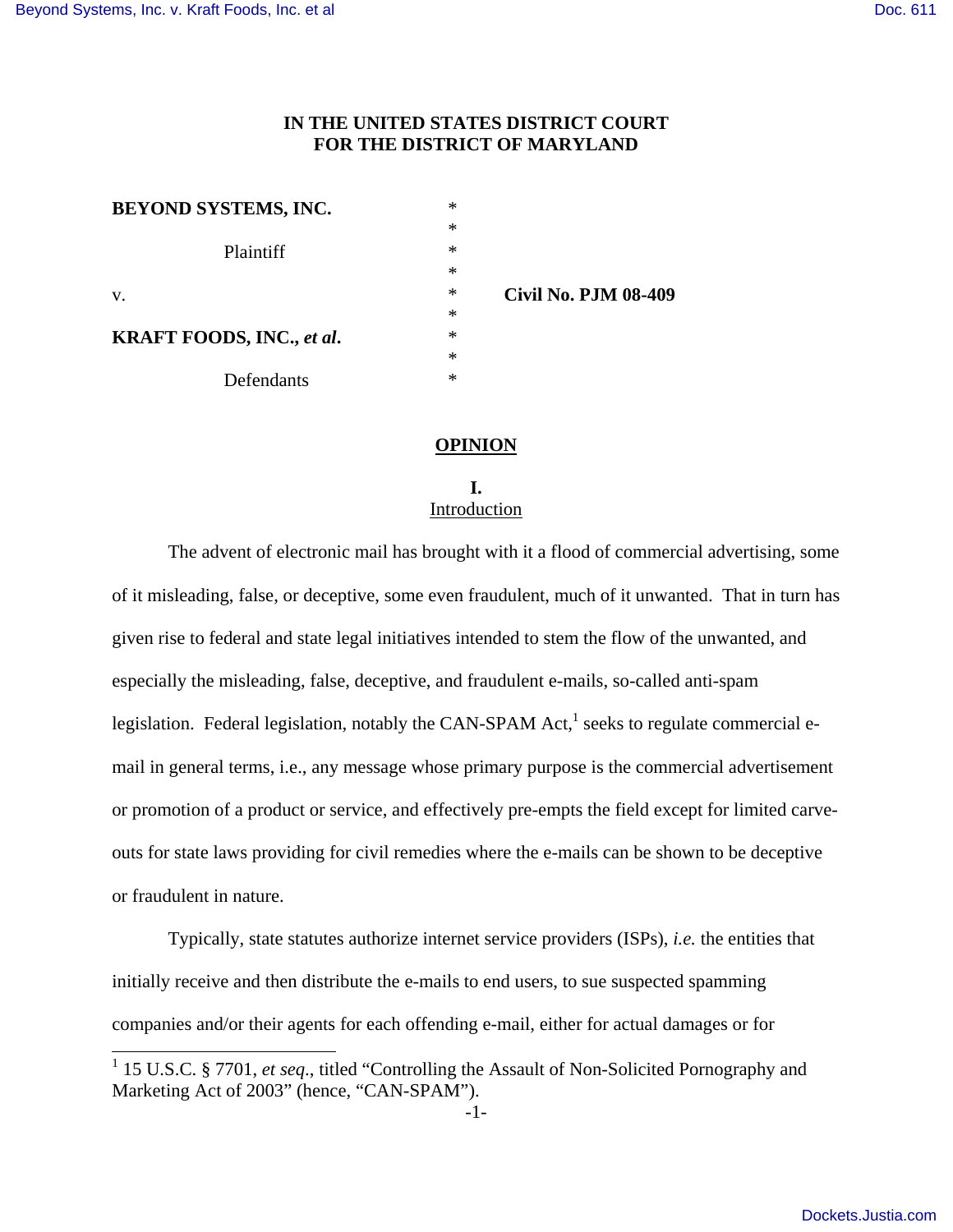damages in a liquidated amount, such as  $$1,000$ .<sup>2</sup> Both Maryland and California have such statutes. *See* Maryland Commercial Law, Commercial Electronic Mail Act § 14-3001, *et seq.*  and Cal. Bus. & Prof. Code § 17529, *et seq.* 

 Whether or not such statutes have been successful in deterring spam, their existence has seen the emergence of the ostensible ISP whose primary purpose is to proactively attract and trap potential spam, then sue the offending company and/or its agents for tens of thousands, if not millions, of dollars, each purportedly offending e-mail carrying a statutory bounty of, for example, \$1,000. Because the suspected spamming companies are exposed not only to potentially enormous verdicts if they lose in court but to discovery of extraordinary dimension, these suits frequently end with the companies entering into substantial dollar settlements with the ISPs.

 The present case tests the limits of how far an ostensible ISP can go in litigating claims under state anti-spam statutes.

 Is it enough that an entity meets the minimal requirements to qualify as an ISP, even if it exists primarily to attract and trap spam and sue upon it?

 Or, in order to be eligible to sue, must an ISP function primarily as an internet service provider, making at least some effort to deflect spam, and suing under the anti-spam statutes, if at all, only incidentally to its primary function as a service provider? That is, must an ISP be *bona fide*?

L

 $2$  These state statutes also typically allow for individual recipients to file such suits, again authorizing recovery for either actual or statutory damages. Since the focus of the present litigation is upon ISPs, the matter of individual recipients has limited relevance. It will be discussed briefly, however, in Section VI in connection with the Court's analysis of BSI's standing to sue.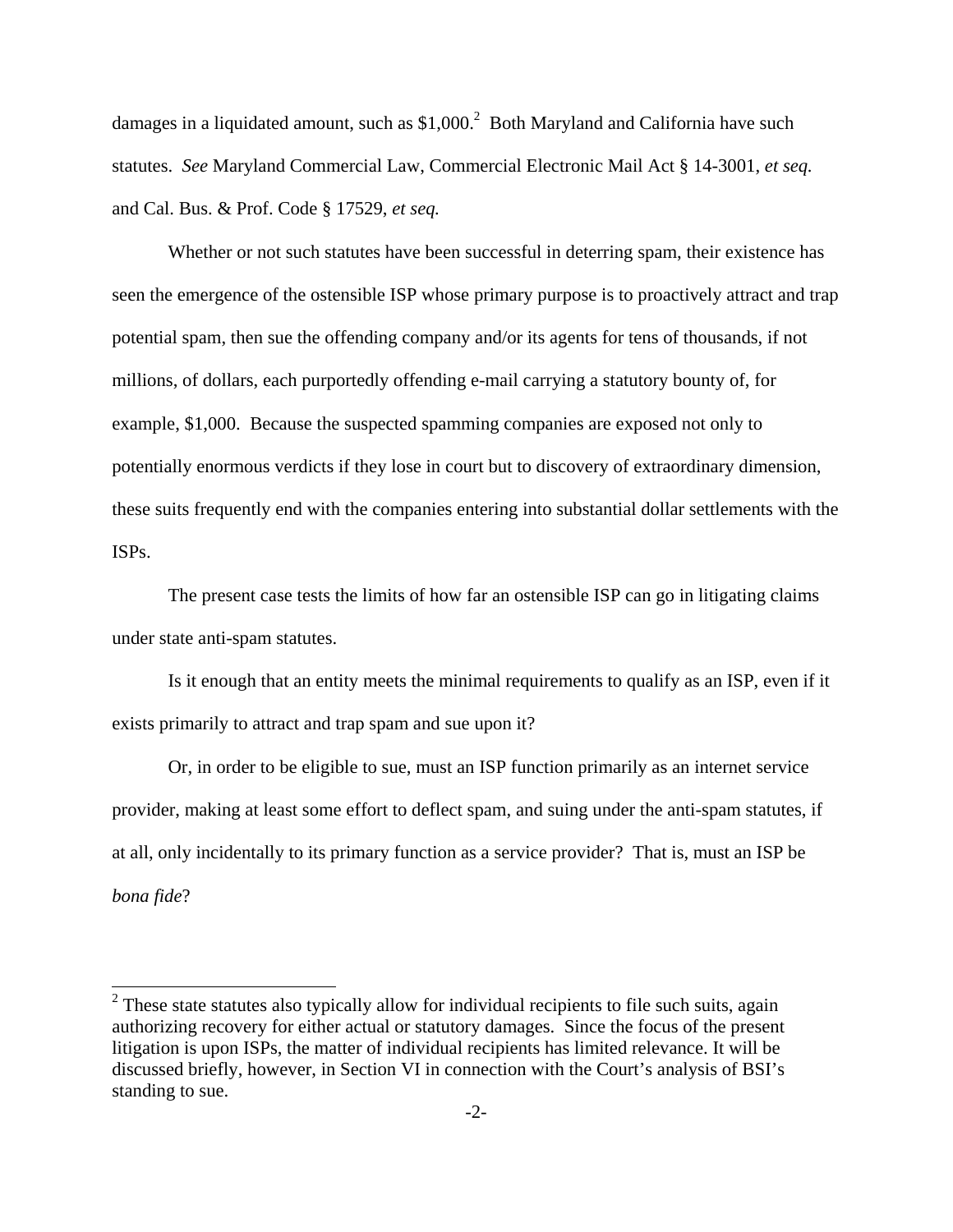The answers to these questions occasion an expedition into the realm of certain legal arcana, including among other things the Plain Meaning Rule of statutory interpretation; the matter of how legislative intent should be discerned in the interpretation of statutes; the ancient maxim of tort law *volenti non fit injuria*; federal preemption law; concerns of public policy; and –no less – the common sense that ought to inform the analysis of any legal question.

#### **II.**

#### Procedural History

In broad brush, Hypertouch, Inc. is an ostensible ISP in California where, under the law of that State to be specific, it would arguably be termed an "Electronic Mail Service Provider" (EMSP). Its owner and operator is James Joseph Wagner (sometimes referred to hereinafter as "Joe").<sup>3</sup> While providing a limited number of typical ISP functions, Hypertouch's principal activity, especially between 2005-2011, has been to attract and harvest what it hopes will be spam e-mails and either sue on them itself under California law or sue on them, then route them to an entity known as Beyond Systems, Inc. (BSI), ostensibly a Maryland ISP, which would arguably be termed under Maryland law an "Interactive Computer Service Provider" (ICSP). The primary function of BSI, which also provides a modicum of actual internet services, is to gather in the e-mails sent by Hypertouch, then file its own suits under Maryland's anti-spam statute (sometimes the very same e-mails Hypertouch has sued upon in California). BSI's owner and operator is Paul Wagner – brother of Hypertouch's Joe. In recent years, BSI has earned approximately 90% of its annual revenue from litigation, a total in excess of \$1 million, essentially all through negotiated settlements with suspected spammers and/or their agents.

L

 $3$  For the sake of clarity and intending no disrespect, the Court will sometimes refer to Joe Wagner and his brother Paul by their first names.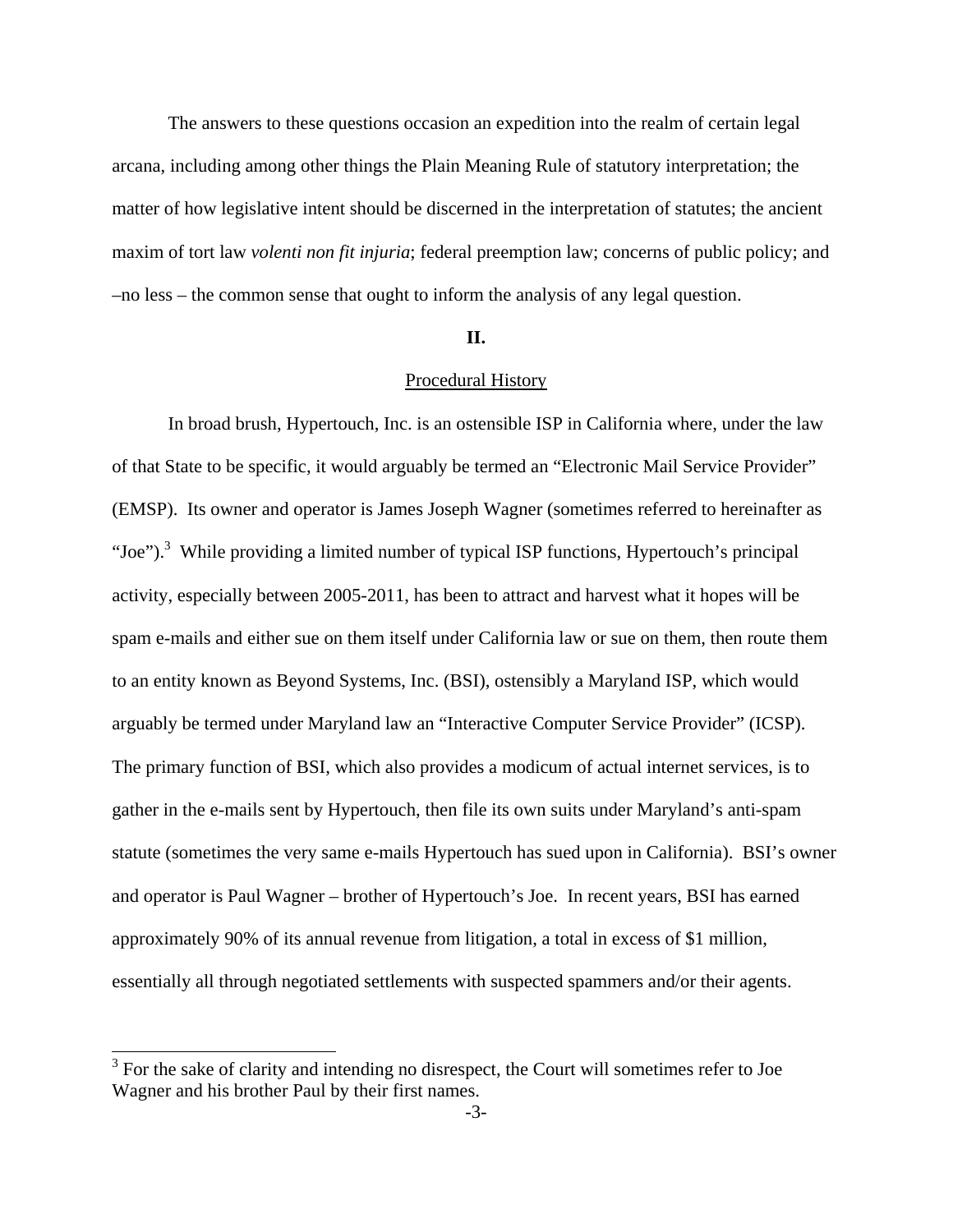In the present case, BSI has sued Kraft Foods, Inc. which, through various subordinate companies, produces Gevalia coffee, a product broadly advertised through e-mails by Connexus Corporation.<sup>4</sup> BSI says that the Gevalia e-mails are materially misleading if not deceptive and fraudulent and maintains that in excess of 600,000 e-mails fit that description; hence, based on \$1000 per item, Kraft's exposure is to more than \$600 million. Unlike several other BSI targets, Kraft, in the words of The Godfather, has "gone to the mattresses" on BSI's claims. Sued by BSI, it filed a third party complaint against Joe Wagner and Hypertouch, alleging that BSI received most if not all of the e-mails it is suing upon from Joe Wagner and Hypertouch, including many that Hypertouch, by virtue of an earlier agreement with Kraft, promised Kraft it would not to sue upon.<sup>5</sup> Kraft submits that, whatever their corporate forms, the Wagner brothers are literally in the business of manufacturing lawsuits.

 $\overline{a}$ 

<sup>&</sup>lt;sup>4</sup>Hydra Corporation is also alleged to have participated in the sending of the allegedly offending e-mails, but it did not answer the suit, so default judgment has been entered against it. The default judgment has been entered as to liability only, not damages. For reasons that will hereafter become apparent, BSI's Renewed Motion for Default Judgment Damages [Dkt. 590] against Hydra LLC will be denied.

<sup>&</sup>lt;sup>5</sup> Earlier in the case, the Court ruled that BSI could not sue Kraft upon any e-mails that Hypertouch had previously sued Kraft upon, which Hypertouch forwarded to BSI so that BSI could also sue Kraft upon them. The reason for the exclusion was that, in its settlement agreement with Kraft in the prior litigation, Hypertouch agreed to forego suit with respect to the Gevalia e-mails not only on its behalf but on behalf of its assignees, which would obviously include BSI. The Court also ruled that BSI could not sue Kraft on any e-mails sent through Hypertouch after the settlement agreement, where Hypertouch failed to notify Kraft of receipt so that Kraft could address the problem, as required in the settlement agreement. (See Dkt. 370.)

While Hypertouch's agreement with Kraft not to sue on *pre*-settlement e-mails also extended to Kraft's agents, with respect to *post*-settlement e-mails, the agreement not to sue applied only to certain named entities, and explicitly did not apply to Vendare Media, Connexus' predecessor in interest, among others.

Although it does not appear that Connexus has filed a separate motion to exclude the Hypertouch e-mails (either pre- or post-the Kraft settlement), inasmuch as the agreement with respect to *pre-*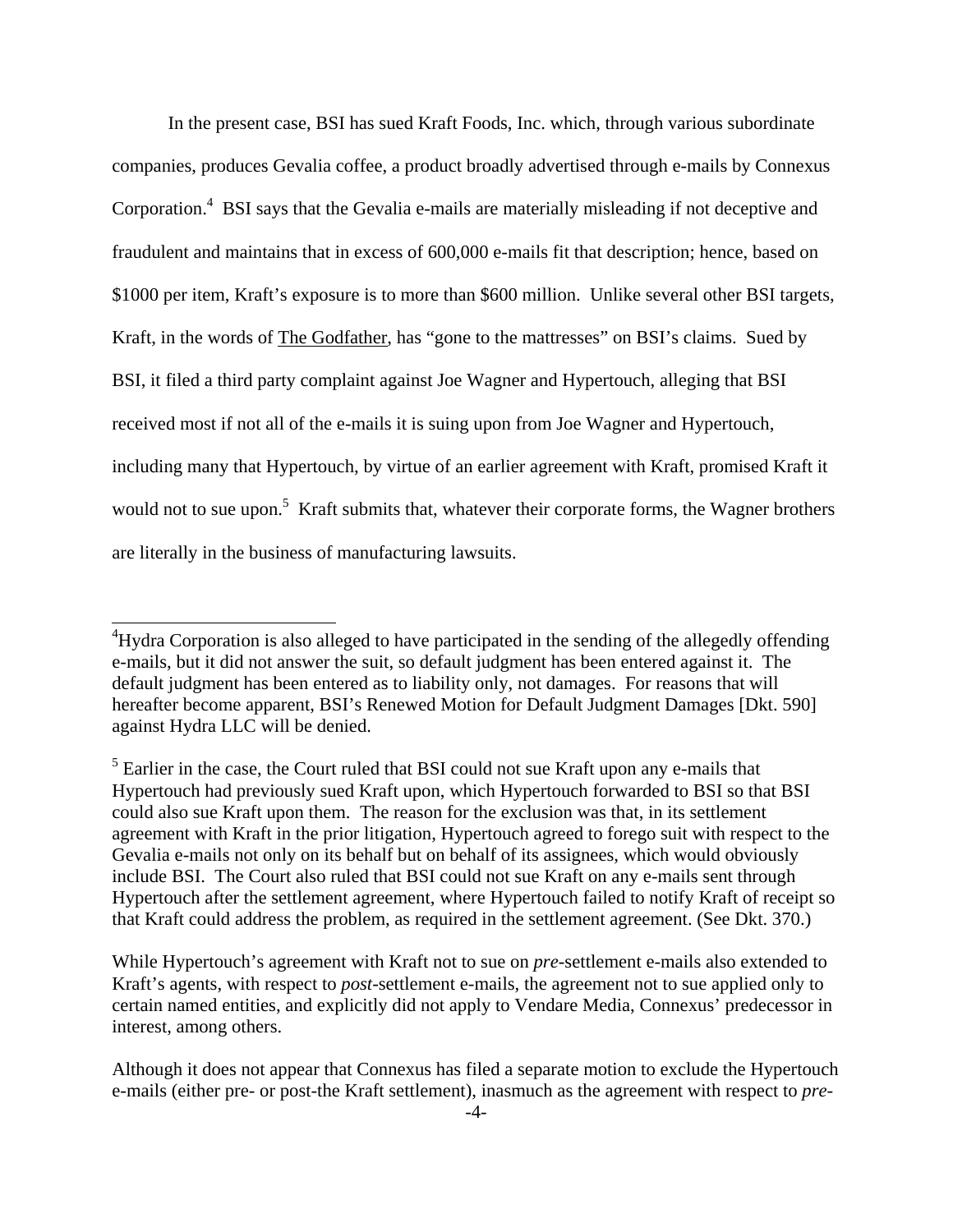When, given the 600,000 or so claims BSI has asserted, it became apparent that discovery in the case would be of a very substantial magnitude, the Court – after consulting the parties – determined that not only would it bifurcate the trial of liability and damages, it would hold a preliminary jury trial on the issue of whether BSI has standing to sue and whether the fact that BSI actively solicits, which is to say consents to receiving, suspected spam should result in termination of the proceeding in advance of discovery or trial as to liability or damages.

That preliminary jury trial, conducted as any jury trial would be, has now been held.

In Phase I of the trial, BSI was permitted to pursue its theory of the case, arguing that it satisfies the de minimis requirements of an "interactive computer service provider" under Maryland law as well as those of an "electronic mail service provider" under California law. The jury heard limited evidence and was instructed that it could consider several factors in determining whether BSI operates as an ISP, viz., its revenue from operations; customer base; marketing efforts; types of services provided; location and type of offices; organization and configuration of computer equipment; types and uses of software to deliver/transfer e-mails;

settlement e-mails extended to Kraft's agents, including Connexus' predecessor in interest, Vendare Media, the *pre*-settlement Gevalia e-mails will also be excluded as to Connexus. The *post*-settlement e-mails sent by Connexus will be excluded for a different reason. As will be discussed in Section VII, *infra,* since BSI consented to receive those e-mails from Hypertouch, BSI can claim no injury as to them either.

L

With the Hypertouch-to-BSI e-mails excluded from the case, there would seem to be no basis for BSI to sue for purported violation of the Maryland or California anti-spam laws with respect to those e-mails. But insofar as BSI is claiming that Defendants themselves may have directly sent offending e-mails to Maryland from California (counsel, at oral argument, suggested that there were some 8,900 such e-emails), those e-mails would still be covered by the Court's rationale and conclusion developed *infra,* which is to say, they would go out by reason of BSI's lack of standing and its consent to harm.

In any event, evidence of the Hypertouch – Joe Wagner – BSI – Paul Wagner relationship remains relevant throughout on the issue of BSI's *bona fides* as an ISP under both Maryland and California law.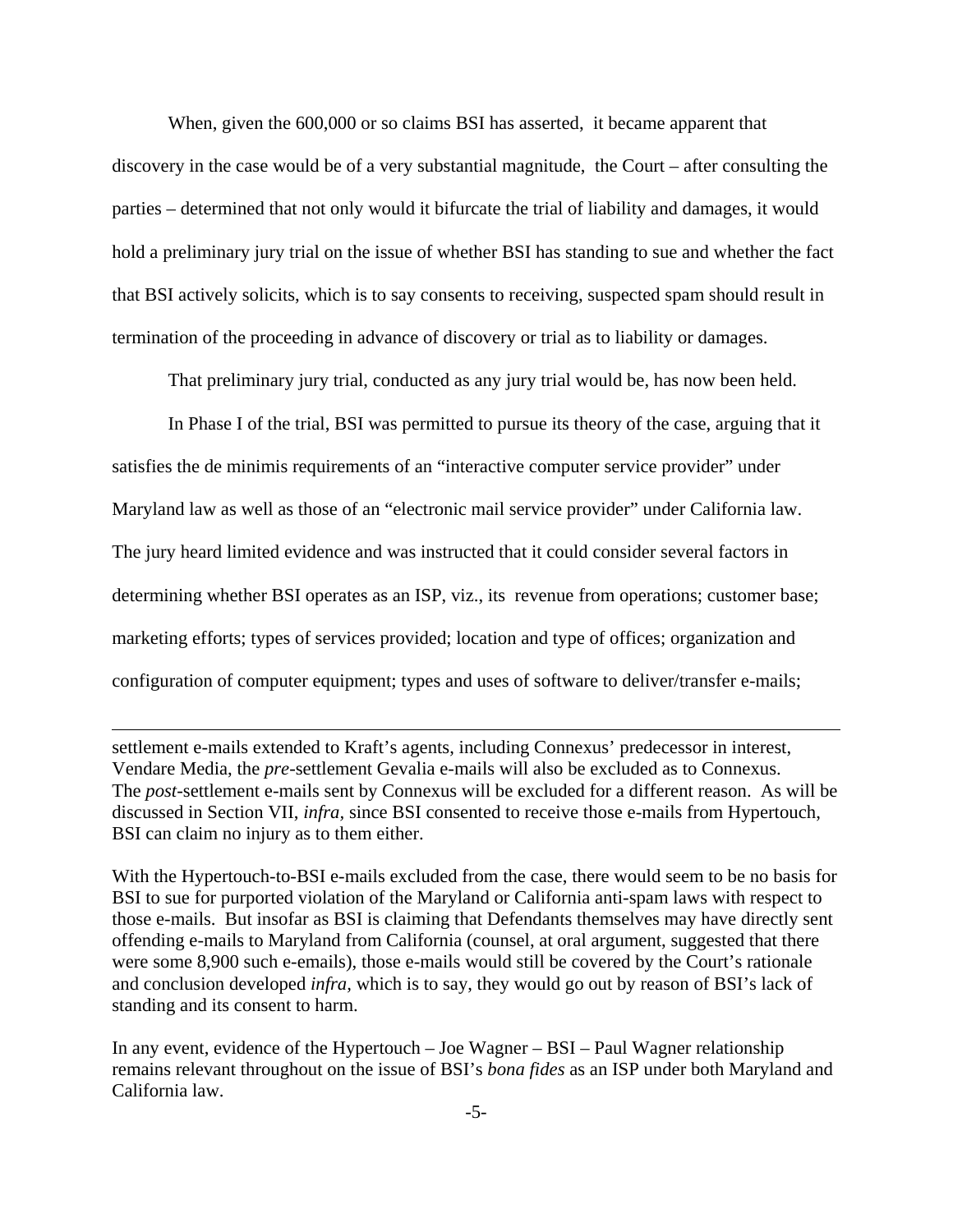privacy policies, terms of service and customer agreements; hiring and use of employees; bookkeeping and billing practices; implementation of security and fire prevention methods; email archiving; efforts to prevent or stop spam; customer complaints; digital security of data and redundancy; commercial insurance; incident response plan; and structured cabling. The jury in Phase I, however, heard nothing about the litigation activities of BSI; the proportion that those activities bear in comparison to other activities of BSI; or the relationship between BSI and Hypertouch and the Wagner brothers, including the routing relationship between the entities, and how the brothers share the view that they can multiply litigation claims several times over with their server arrangement. On this limited record, the jury in Phase I found that BSI was an "interactive computer service provider" under Maryland law and an "electronic mail service provider" under California law.

After the jury made its findings in Phase I of the trial, it returned in Phase II to consider evidence in support of Defendants' theory of the case that BSI is not a *bona fide* "interactive computer service provider" and "electronic mail service provider" under Maryland and California law respectively, because in terms of BSI's operations it exists primarily to attract, trap and sue upon suspected spam, in recent years garnering some 90% of its total revenues, approximately \$1 million in total from settling such litigation.<sup>6</sup> BSI was of course permitted to offer its own evidence in Phase II. At the close of Phase II, the Court instructed the jury that a *bona fide* ISP is one that "primarily and substantially" provides the services set forth in the statutes, and that an entity is not a *bona fide* ISP if it primarily or substantially engages in attracting spam and bringing anti-spam litigation. The jury was told to consider the time period

j.

 $6$  The jury also considered whether BSI is a resident of the State of Maryland within the meaning of the MCEMA. The jury found that BSI was a Maryland resident, an issue that is not being pursued by Defendants at this juncture.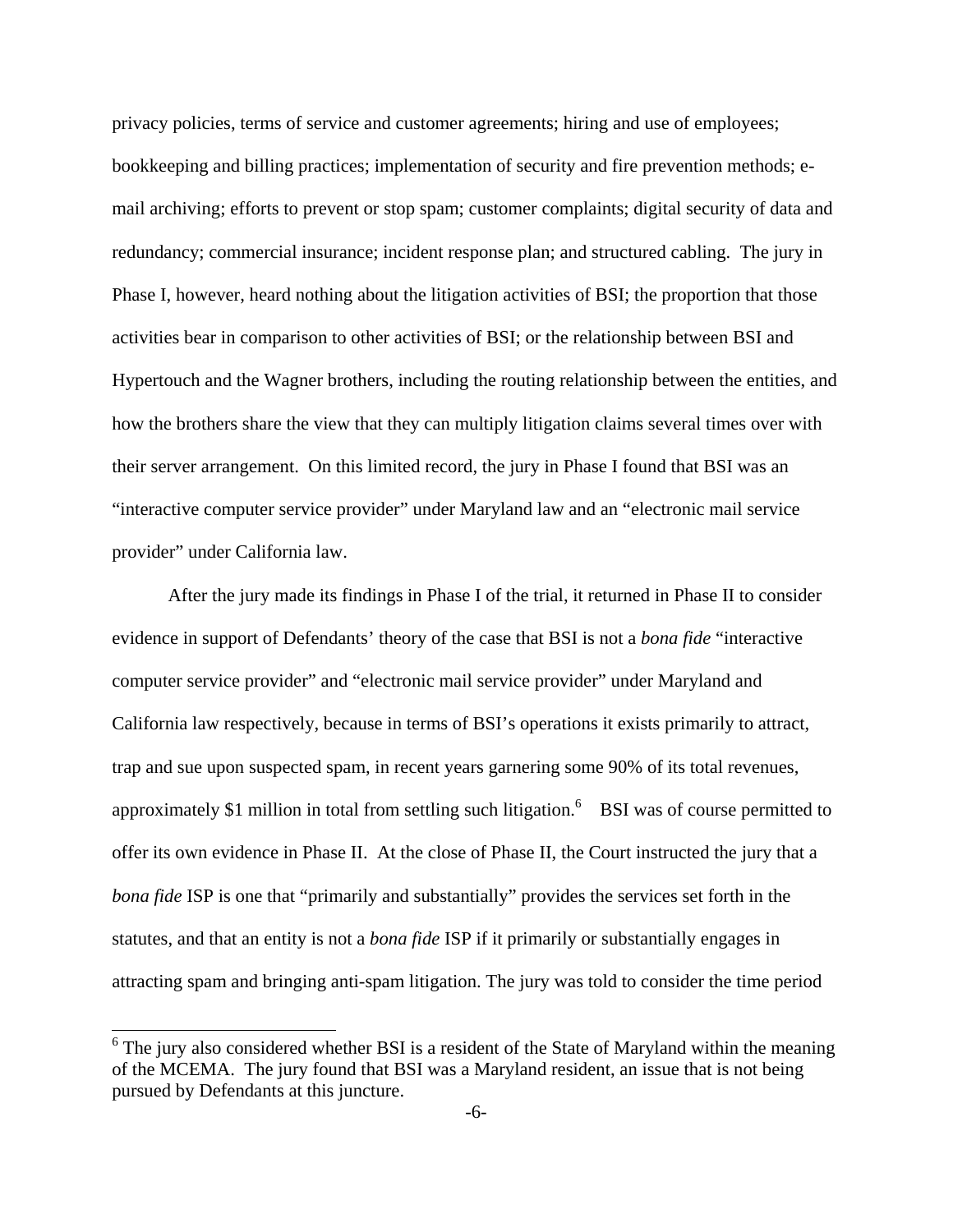from 2005 forward, when the activity in this case took place.<sup>7</sup> It was also instructed that it could consider all the evidence from Phase I, as well as the additional evidence it heard throughout Phase II regarding BSI's litigation activities and its interaction with Hypertouch, as well as the relationship of the Wagner brothers.

Deliberating a second time, in Phase II the jury found for Defendants, deciding, within the parameters of the Court's instructions, that BSI was not a *bona fide* ISP under either Maryland or California law.

Following trial, the Court invited the parties to file motions for judgment as a matter of law, which they have done and which the Court now considers. BSI has styled its motion as a renewed motion for judgment as a matter of law pursuant to Federal Rule of Civil Procedure 50(b). Kraft Foods and Connexus have styled their motions as ones for summary judgment under Rule 56. BSI moves for judgment confirming that it is an "interactive computer service provider" under Maryland law and an "electronic mail service provider" under California law, and therefore has standing to maintain its suit. BSI also moves to set aside the jury's finding that it is not a *bona fide* plaintiff under the statutes. Kraft, joined by Connexus, moves for judgment on the grounds that BSI is not a *bona fide* interactive computer service provider or electronic mail service provider, which they submit is required under Maryland and California law for standing purposes as well as for purposes of invoking federal jurisdiction, and, additionally, on the grounds that because BSI in effect consented to receive the e-mails on which it sues, its claims are barred as a matter of law. Connexus, joined by Kraft, has filed a separate motion arguing BSI's consent to harm.

 $\overline{ }$ 

 $<sup>7</sup>$  Any potential objections BSI may have to the time-period or any other aspect of this instruction</sup> has been waived, since BSI's sole objection to the instruction, as given, was that the Maryland and California statutes do not have a *bona fide* requirement.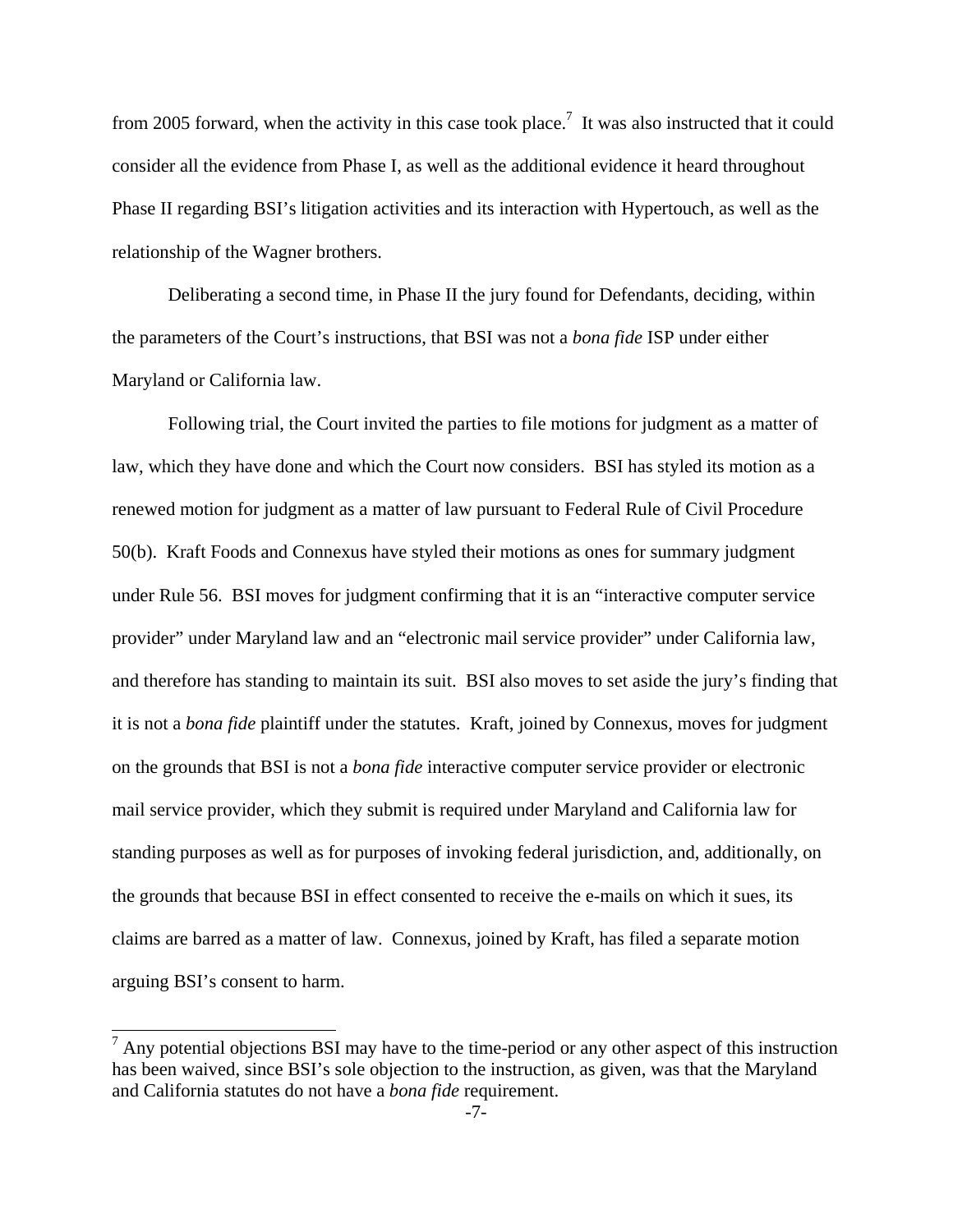For the following reasons, the Court:

- 1) **DENIES** BSI's Motion for Judgment as a Matter of Law and to Set Aside Phase II Jury Verdict;
- 2) **GRANTS** Kraft's Motion for Summary Judgment as to BSI;
- 3) **GRANTS** Connexus' Motion for Summary Judgment as to BSI;
- 4) **DENIES** BSI's Renewed Motion for Default Judgment Damages as to Hydra LLC.

### **III.**

#### The Maryland and California Statutes

The anti-spam statutes at issue in this case are Maryland Commercial Law, Commercial Electronic Mail Act § 14-3001, *et seq.* ("CEMA") and Cal. Bus. & Prof. Code § 17529, *et seq.*  Both statutes deal with e-mail that contains false and misleading information. *See* CEMA §14- 3002 and Cal. Bus. & Prof. Code  $\S 17529.5$ <sup>8</sup> Both acts permit individual recipients as well as certain service provider entities (in Maryland, an "interactive computer service provider" (ICSP) and in California, an "electronic mail service provider" (EMSP)) to bring actions to recover actual or statutory damages for each false and misleading e-mail. *See* CEMA § 14-3003; Cal. Bus. & Prof. Code § 17529.5.

In defining a service provider, the Maryland statute reads:

 $\overline{a}$ 

<sup>&</sup>lt;sup>8</sup> The Maryland and California statutes refer to "false and misleading" e-mails. The U.S. Courts of Appeals for the Fourth Circuit and the Ninth Circuit, however, have held that CAN-SPAM preempts state statutes except to the extent those statues regulate fraudulent, materially false, or materially misleading e-mails. *See Gordon v. Virtumundo, Inc.*, 575 F.3d 1040, 1061-62 (9th Cir. 2009) ("Having independently analyzed the CAN–SPAM Act's text, structure, and legislative purpose, we reach the same conclusion as the district court and the Fourth Circuit, and interpret the CAN–SPAM Act's express preemption clause in a manner that preserves Congress's intended purpose—i.e., to regulate commercial e-mail 'on a nationwide basis,' 15 U.S.C. § 7701(b)(1), and to save from preemption only 'statutes, regulations, or rules that target *fraud or deception,*' S.Rep. No. 108–102, at 21 (emphasis added)").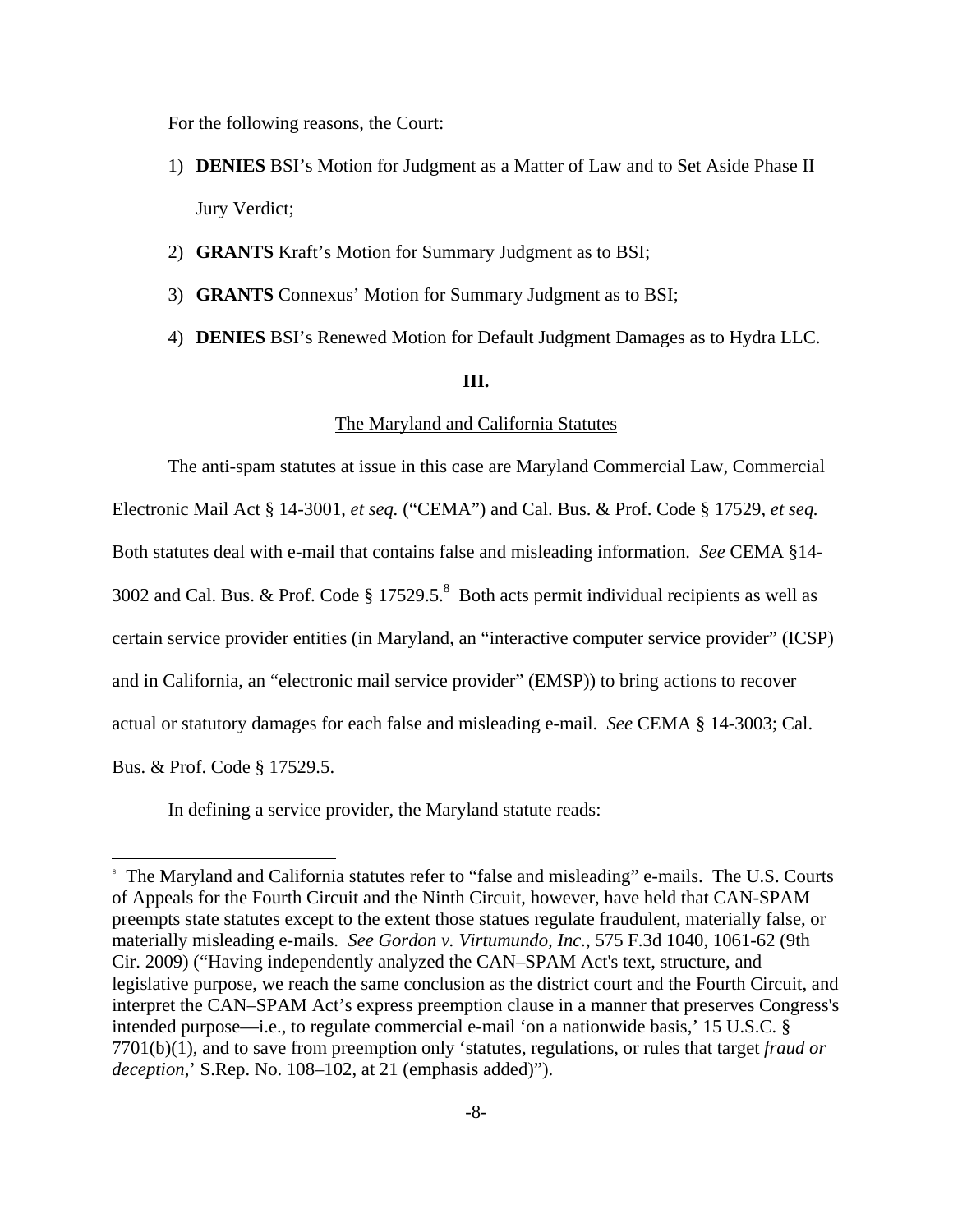"'Interactive computer service provider' means an information service, system, or access software provider that provides or enables computer access by multiple users to a computer service. 'Interactive computer service provider' includes a service or system that provides access to the Internet and systems operated or services offered by a library or educational institution." CEMA, §14-3001(c).

Maryland establishes that for each offending e-mail, a service provider can recover the greater of

\$1000 or actual damages, which is double the statutory damages an individual recipient can

recover. There is no limit to the amount of actual or statutory damages that can be recovered

against a spamming company. CEMA § 14-3003.

The California statute defines a service provider as follows:

"'Electronic mail service provider' means any person, including an Internet service provider, that is an intermediary in sending or receiving electronic mail or that provides to end users of the electronic mail service the ability to send or receive electronic mail." Cal. Bus. & Prof. Code § 17529.1(h).

The California statute provides that, for each offending e-mail, an electronic mail service provider or recipient may recover actual damages or liquidated damages of \$1000, up to a total \$1,000,000 "per incident." Cal. Bus. & Prof. Code § 17529.5 (b)(1)(B).

In the background of the state statutory landscape is the federal anti-spam statute, the Controlling the Assault of Non-Solicited Pornography and Marketing Act ("CAN-SPAM" or "Act"), 15 U.S.C. § 7701, *et seq*. CAN-SPAM, enacted in 2003 after many states had already taken positions with respect to the challenge of spam, was Congress' effort to bring some uniformity and clarity to the several state spam laws, at the same time addressing the growing national concern over spam. *See Omega World Travel, Inc. v. Mummagraphics, Inc.,* 469 F.3d 348, 354-55 (4th Cir. 2006) ("patchwork" of state laws was "ineffective"); *Gordon v. Virtumondo, Inc.,* 575 F.3d 1040, 1047-48 (9th Cir. 2009). The Act establishes a code of conduct for commercial e-mail and prohibits the sending of certain deceptive and fraudulent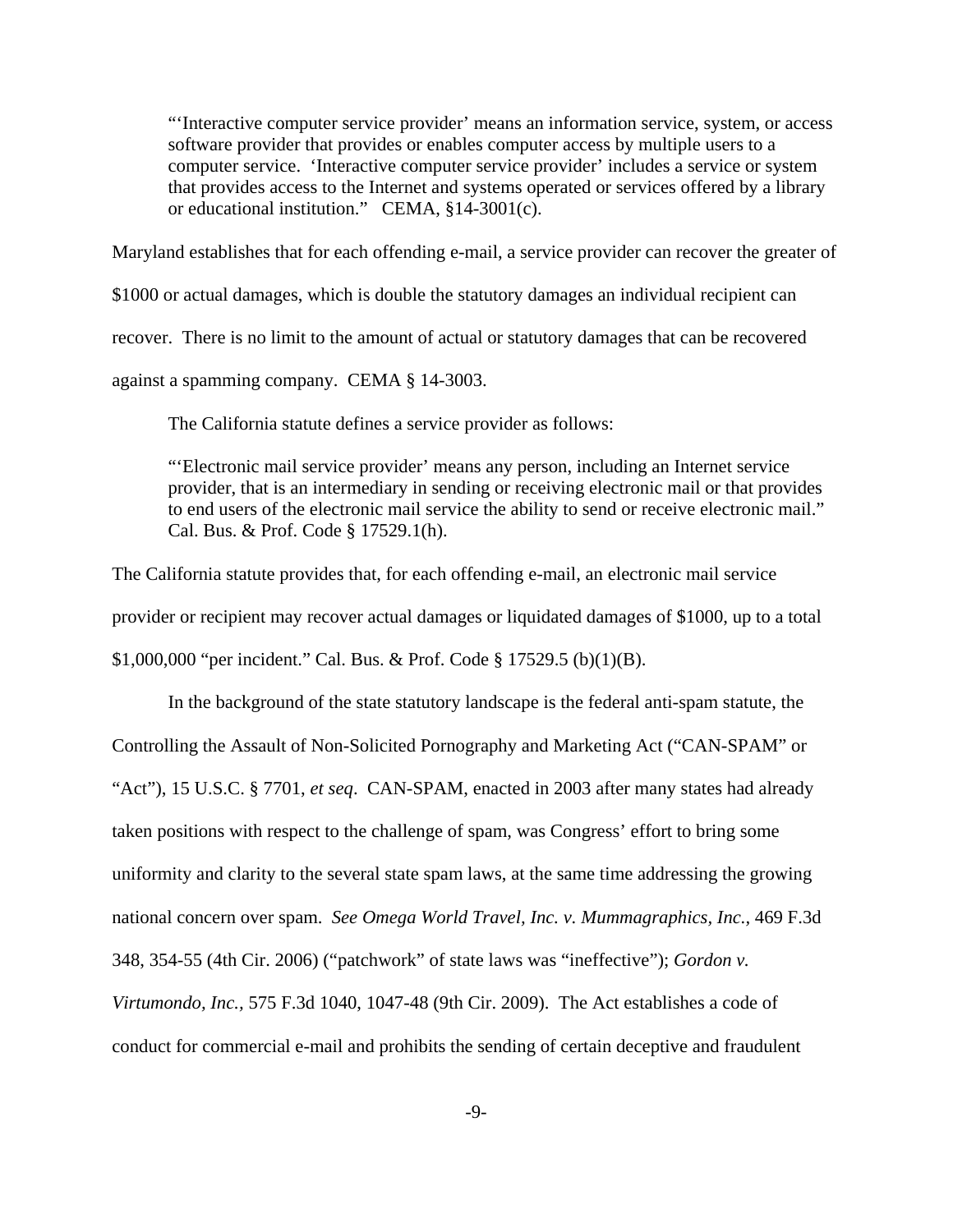messages. *Id., see also* 15 U.S.C. § 7704(a). The Federal Trade Commission, federal and state agencies are all authorized to enforce the Act. In addition, a "provider of Internet access service adversely affected" by violations of the Act is authorized to bring a civil action. *Gordon,* 575 F.3d at 1047-48; *see also* 15 U.S.C. § 7706. The U.S. Court of Appeals for the Fourth Circuit has observed that CAN-SPAM provides a "careful balance between preserving a potentially useful commercial tool and preventing its abuse." *Omega,* 469 F.3d at 354.

CAN-SPAM contains an express preemption provision superseding "any statute, regulation, or rule of a State … that expressly regulates the use of electronic mail to send commercial messages, except to the extent that any such statute, regulation, or rule prohibits falsity or deception in any portion of a commercial electronic mail message or information attached thereto." 15 U.S.C. § 7707(b)(1). In addition, Congress stated that the preemption clause should not be construed to preempt the applicability of state laws that are not specific to email or "[s]tate laws to the extent that those laws relate to acts of fraud or computer crime." *See*  15 U.S.C. § 7707(b)(2); *see also discussion in Gordon,* 575 F.3d at 1061. Discussing CAN-SPAM's preemption provision, the Fourth Circuit in *Omega* reasoned that harsher state laws (which in *Omega* involved an Oklahoma law imposing strict liability) would, by virtue of the way e-mail travels around the country, become their own de facto national standards. This, the Fourth Circuit stated, would "permit an exception to preemption to swallow the rule and undermine the regulatory balance that Congress established" and its attempt to create a national standard. *Omega,* 469 F.3d at 356 (ultimately finding Oklahoma statute at issue preempted). The Ninth Circuit has similarly observed that CAN-SPAM's express language indicates Congressional intent to "broadly preempt state regulation of commercial e-mail with limited, narrow exception." *Gordon,* 575 F.3d at 1061.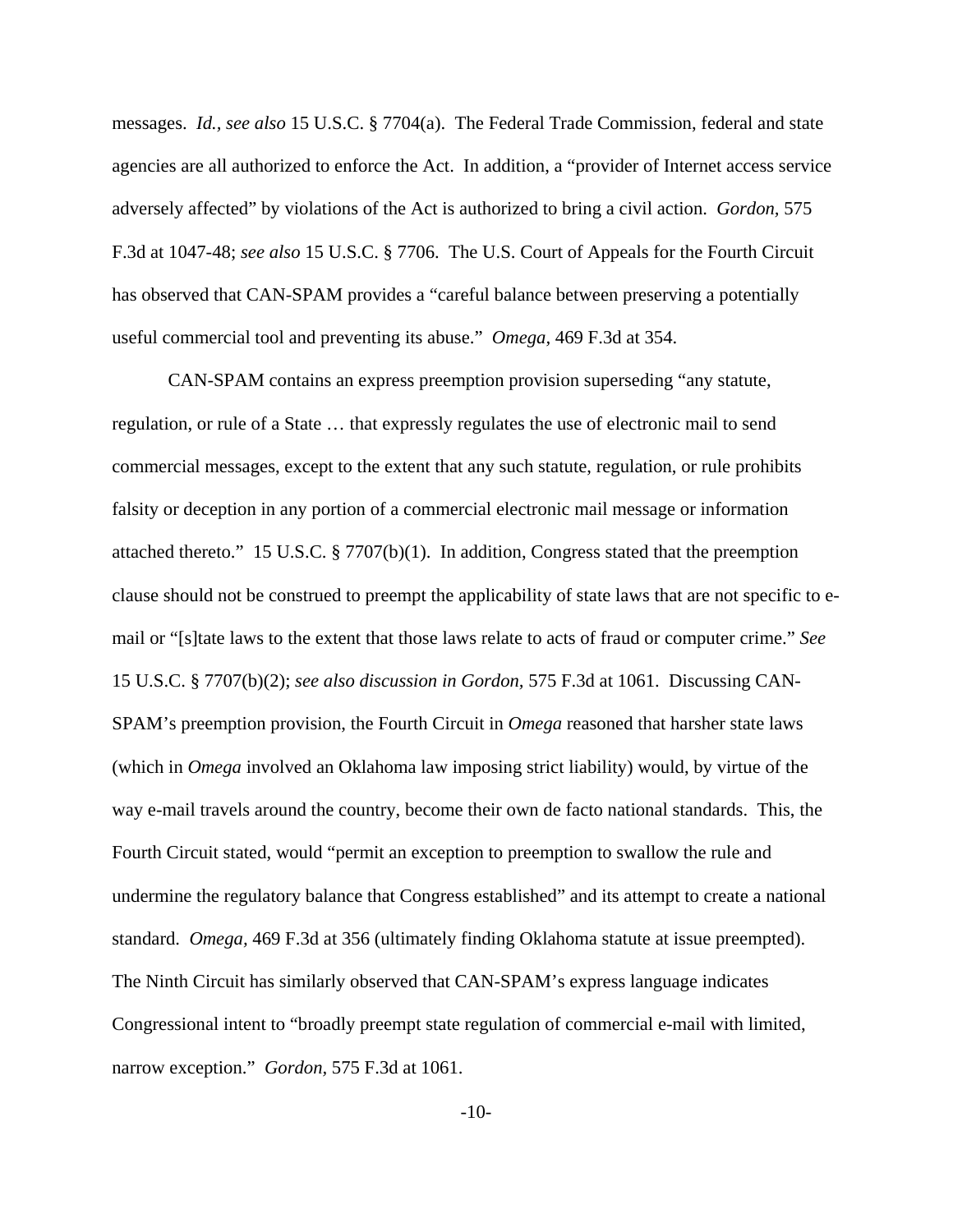# **IV.**

# The Parties

### A) Beyond Systems and Paul Wagner and Hypertouch and Joe Wagner

Paul Wagner formed BSI as a Maryland corporation in 1996 and began providing internet services and consulting to a handful of companies and individuals. As of 2002, BSI was listed in filings as being based in the District of Columbia. Paul's brother Joe owns and operates what is ostensibly an ISP, Hypertouch, Inc., out of the State of California. Prior to 2002, BSI and Paul Wagner were extensively engaged in suing companies in the District of Columbia for violations of a law that establishes civil liability for the sending of misleading transmission by facsimile machines, so-called "junkfaxes," presumably the Telephone Consumer Protection Act of 1991, 47 U.S.C. § 227(b)(1).

In 2002, Maryland enacted its anti-spam statute, and Paul Wagner and BSI shifted their focus to Maryland and anti-spam litigation since, as Paul told Joe, junk fax lawsuits were "truly small potatoes compared to the spam cases." (Def. Trial Ex. 64.) Especially with respect to the years 2005-2011, as Paul Wagner testified at trial, "[a]ll of BSI's activity sort of relates to litigation." (Trial Tr. 6/27/12 at 107.) Indeed, Paul himself spends at least 40 hours a week working on litigation. He has filed more than two-dozen spam-related lawsuits of his own and, together with his brother Joe, some 70 lawsuits over a five year period. The brothers have consistently engaged the same litigation counsel. They have entered into a joint defense agreement, and have acted as consultants in each other's cases. Since 2005, BSI's total gross revenue from litigation has been over \$1 million. In contrast, its total gross revenue from other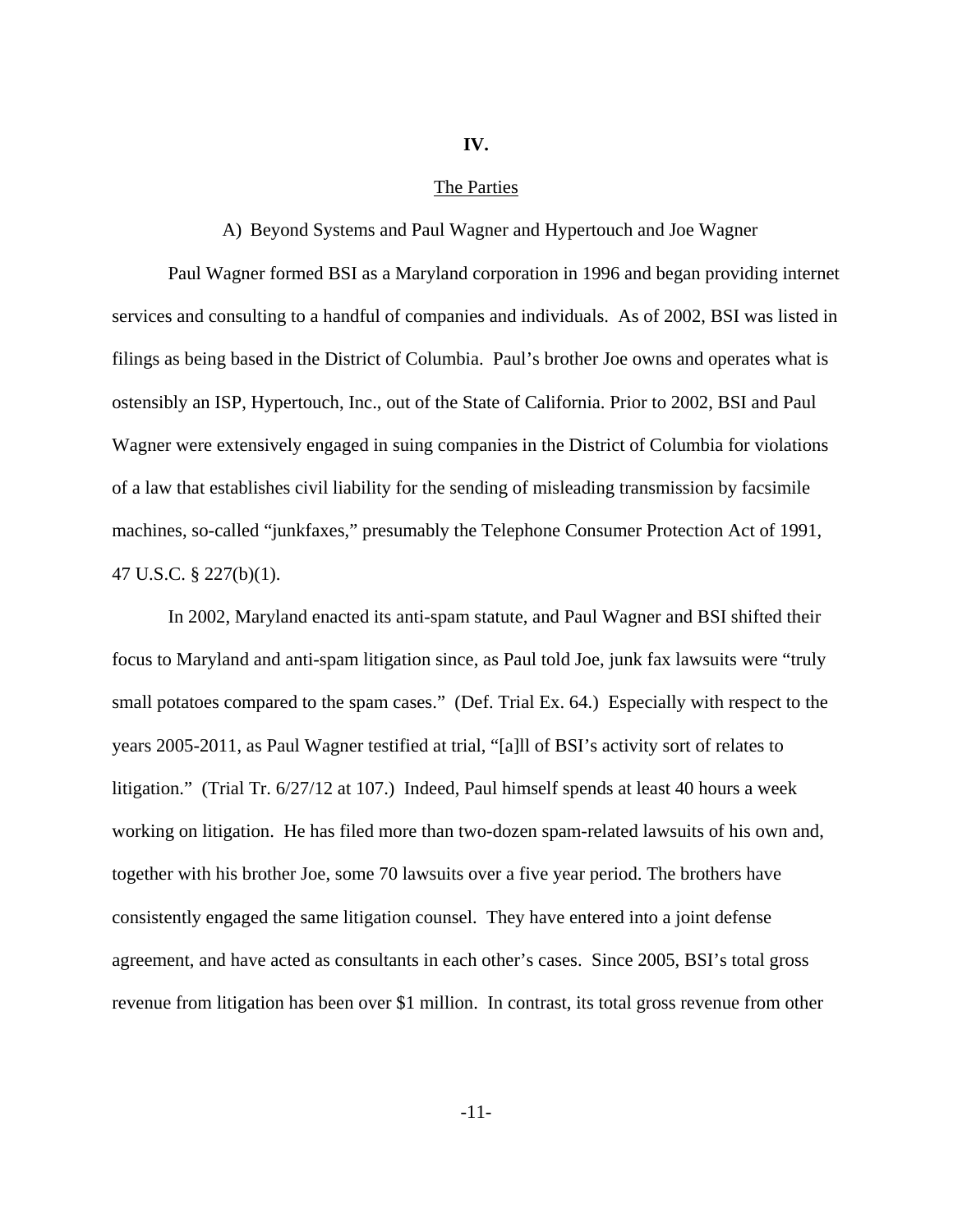business operations over the same period has been just over \$300,000. In other words, BSI's spam-suit payouts represent over three times its revenue from all other sources.

In August 2002, knowing that the Maryland spam statute was about to go into effect, Paul purchased a computer full of spam from Joe for \$1. Although he lived in the District of Columbia and had been filing his junk fax suits from there, Paul placed his Macintosh computer in his parents' home in Silver Spring, Maryland. An e-mail between Paul and Joe Wagner emphasizes why—"[f]or the Maryland spam law protection afforded there." (Trial Tr. 6/26/12 at 103.) The Wagners also came to an agreement as to how they would route e-mails. Suspected spam would go through Joe's Hypertouch servers in California, then be routed by Hypertouch's routing tables to Paul at BSI in Maryland. Paul also suggested to Joe that subsequent copies of the same e-mails could be sent to additional California and District of Columbia servers. (Trial Tr. 6/26/12 at 172-173.) According to BSI's own expert, Dr. Peter Resnick, whom BSI presented as being very familiar with e-mail providers and their services, this routing relationship was not a "standard set-up," but rather, he conceded, "an uncommon arrangement." Indeed, Dr. Resnick could not identify any other service provider that configures its deliveries this way. (Trial Tr. 6/21/12 Aft. at 77-78, 80.)

One of the more remarkable features of this case, as noted earlier,  $9$  is that Hypertouch previously sued Kraft over Gevalia coffee e-mails under California's anti-spam statute, and the parties reached a settlement agreement. In exchange for a substantial cash payment, Hypertouch agreed for itself and its assigns not to pursue any claims for certain identified e-mails (presumably the universe of claims in that suit) and also agreed to notify Kraft in the future if

L

<sup>9</sup> *See supra* note 5*.*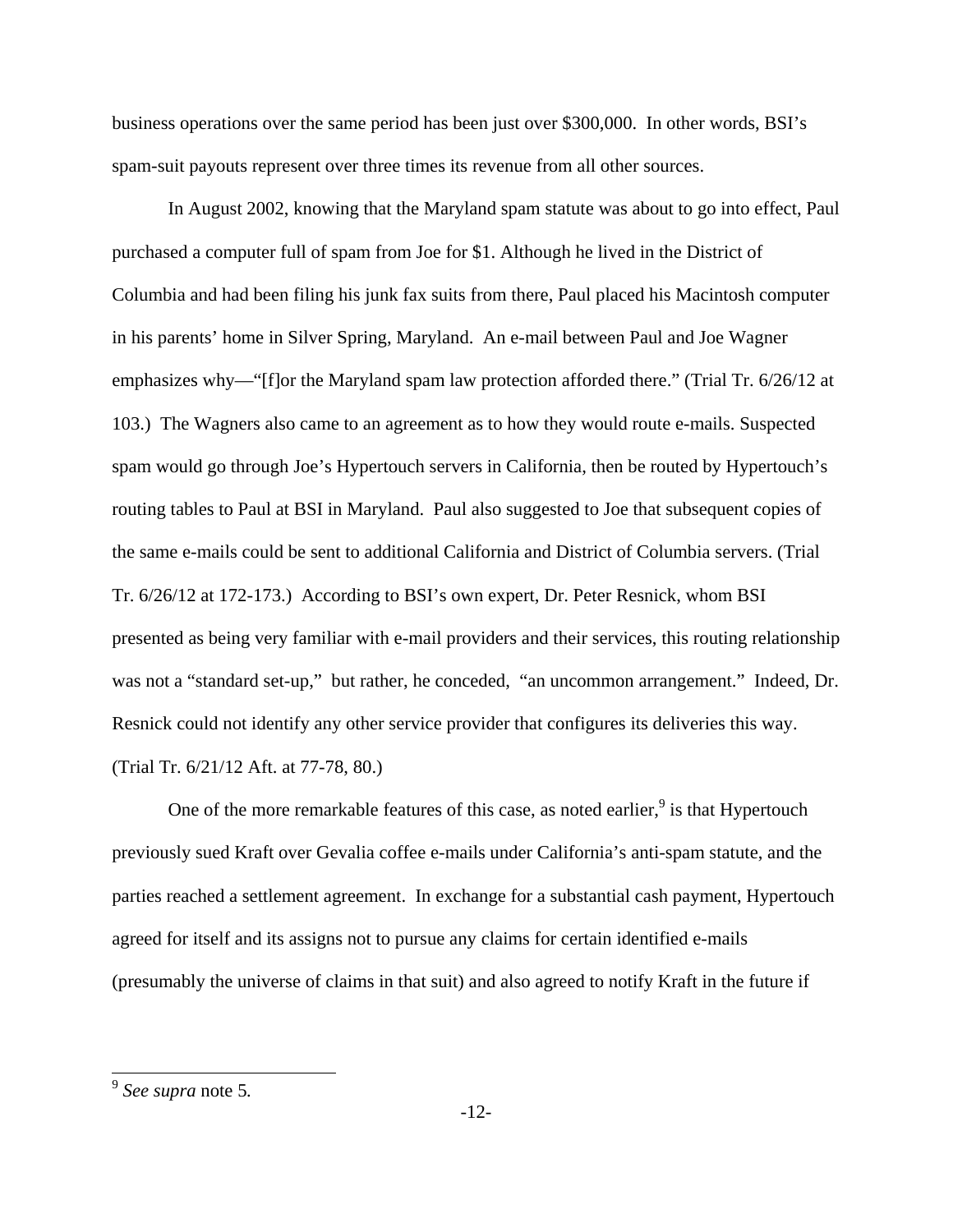Hypertouch received any further Gevalia e-mails it suspected of being spam so that Kraft could take appropriate steps to cure any problems.

Hypertouch, however, which is to say Joe Wagner, either had already sent or would go on to send to BSI and Paul Wagner in Maryland some if not all of the very same e-mails it had foresworn not to sue Kraft for, and at no time gave notice of any kind to Kraft as to what it had done so that Kraft might cure any problems.

BSI knew that the e-mails it agreed to receive from Hypertouch would contain spam. The testimony at the preliminary jury trial was crystal clear—Joe was asked if he knew at the time of the routing agreement in 2002 that the e-mails he would be routing to BSI contained spam, and he said "Absolutely." When asked if BSI knew in 2002 when it agreed to receive the e-mails that those e-mails contained spam, he also responded in the affirmative. (Trial Tr. 6/26/12 at 160- 61.) Joe testified that the "the whole point" of setting up the routing tables was because he and Paul "want[ed] to collect [] spam" (Trial Tr. 6/26/12 at 80-81, 170-72), especially in states where it mattered, such as Maryland and California.

Numerous examples of the brothers' efforts to attract and trap spam were demonstrated at trial. BSI, for example, has no meaningful filters in place to block or reject spam; indeed, although both Hypertouch's and BSI's software have these settings, both have routinely been turned off. BSI, moreover, upgraded its computer system so that it could retain even more spam which, it may be noted, it archives indefinitely. Again, BSI's own expert, Dr. Resnick, was unable to identify a single e-mail provider that makes no attempt to block or filter mail or that archives e-mail indefinitely. In its quest to garner spam, BSI also created "spam-trap" addresses for hundreds of accounts that Dr. Resnick described as accounts "whose sole purpose is to cause spammers to send spam to it." (Trial Tr. 6/27/12 at 159.)

-13-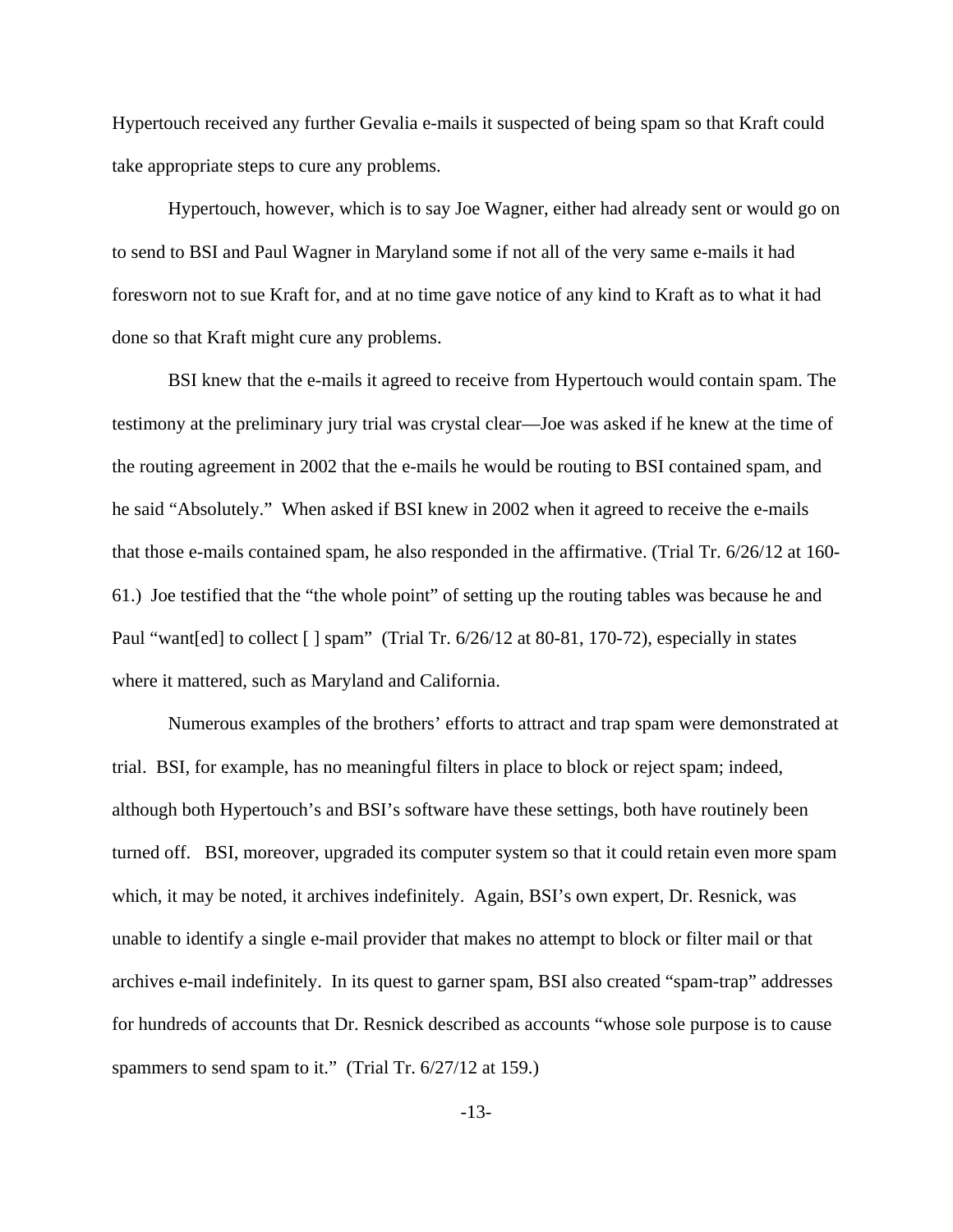The Wagner brothers' focus on receiving as much spam as possible was dramatically portrayed by Paul's frustration when he was not getting enough of it. In September 2004, for example, he wrote to Joe saying he was not receiving spam from Hypertouch, asking if Joe could please check whether he was in fact forwarding the e-mails. As Joe explained at trial, Paul wrote to him because something was "wrong." (Trial Tr. 6/27/12 at 176.) Paul made similar requests of Joe on several occasions, whenever BSI was "not getting the spam… from [Joe's] servers." (*See, e.g.,* Trial Tr. 6/26/12 at 176; Def. Trial Ex. 112; Def. Trial Ex. 155; Def. Trial Ex. 159.) Then, when spam from Hypertouch began "flowing" again, it was greeted by Paul with what can only be described as unbridled enthusiasm. ("It's a floodin' all right! Txs."; Def. Trial Ex. 132.) Each e-mail, particularly as routed by Hypertouch and BSI, held the promise of one or more payouts—because, again, as was conceded at trial, the brothers believed that each e-mail could be sued on multiple times after it had bounced back and forth between servers. As Joe Wagner explained, one e-mail bounced between servers in California and Maryland could provide an opportunity to sue at least three times, under California, Maryland, and federal law.<sup>10</sup>

In late 2002, the Wagner brothers began searching for potential spamming companies to sue. E-mails and documents from the time show that part of their strategy was to identify appropriate defendants, while another was to maximize the payout on every piece of spam. In addition, because the brothers had stored all the spam they harvested indefinitely, they were in a position to sue on 2006 e-mails in 2008, even if by that point the spam sender had ceased sending anything offensive. The Wagners implemented a multi-jurisdictional strategy: Hypertouch would sue in California first, then BSI would sue in Maryland. They carried out this

 $\overline{a}$ 

 $10$  The Wagner brothers also concede – and the thrust of their argument clearly implies – that the same e-mail could be deliberately trapped and routed to every state that has an anti-spam statute to be sued upon there. Since dozens of states have enacted anti-spam laws, one offending e-mail by itself could lead to a substantial payout, several such e-mails to a veritable bonanza.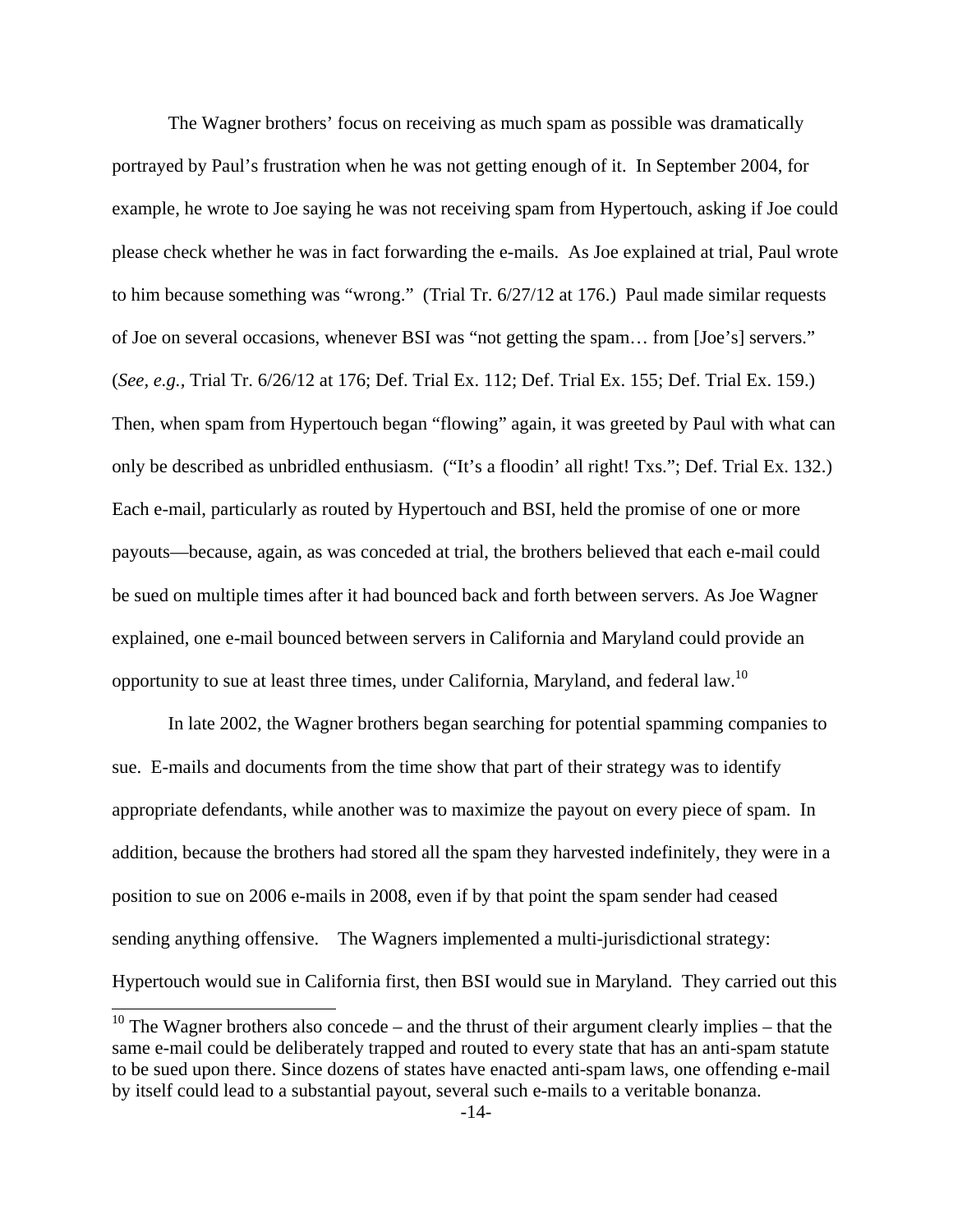plan of action in a number of cases, including lawsuits against Kennedy-Western University and World Avenue (both of which BSI filed in this Court). They have pursued the same strategy in the present case against Kraft and Connexus, Hypertouch suing first in California, followed by BSI in Maryland. The previous cases resulted in settlements before trial. Now, with BSI's claims against Kraft and Connexus, especially insofar as they are the same claims Kraft believed it had already settled with Hypertouch, Kraft and Connexus have chosen to stand and fight.

Notwithstanding BSI's extensive litigation activity, it is true that since approximately 2000 BSI has had at least 20 paying customers for its services, including services for e-mail, back-up e-mail and listservs. BSI has also provided a few web services, including, for one nonprofit, a web redirection service from an old home page to a new one, and, for another nonprofit, assistance with online donations. Additionally, BSI has set up wireless and other routers to provide at least a few companies with access to the internet by connecting them with local internet service providers Verizon and Comcast. This has included, for example, helping the Young Woman's Christian Home ("YWCH") connect to the internet via Verizon. As of the time of the preliminary jury trial, BSI was "hosting" e-mail for four customers, two of whom BSI called to testify at the preliminary jury trial. For one of those customers, St. Lukes House, BSI was providing services on a volunteer basis at no charge.

# B) Kraft and Connexus

Kraft Foods Global, Inc and Vict. Th. Engwall & Co. are subsidiaries of Kraft Foods, Inc. The Kraft entities own and advertise Gevalia brand coffee, whose e-mails are at issue here. Kraft Foods Global, Inc. has worked with Connexus to advertise Gevalia products. Connexus has allegedly been involved in sending the e-mails at issue in this case.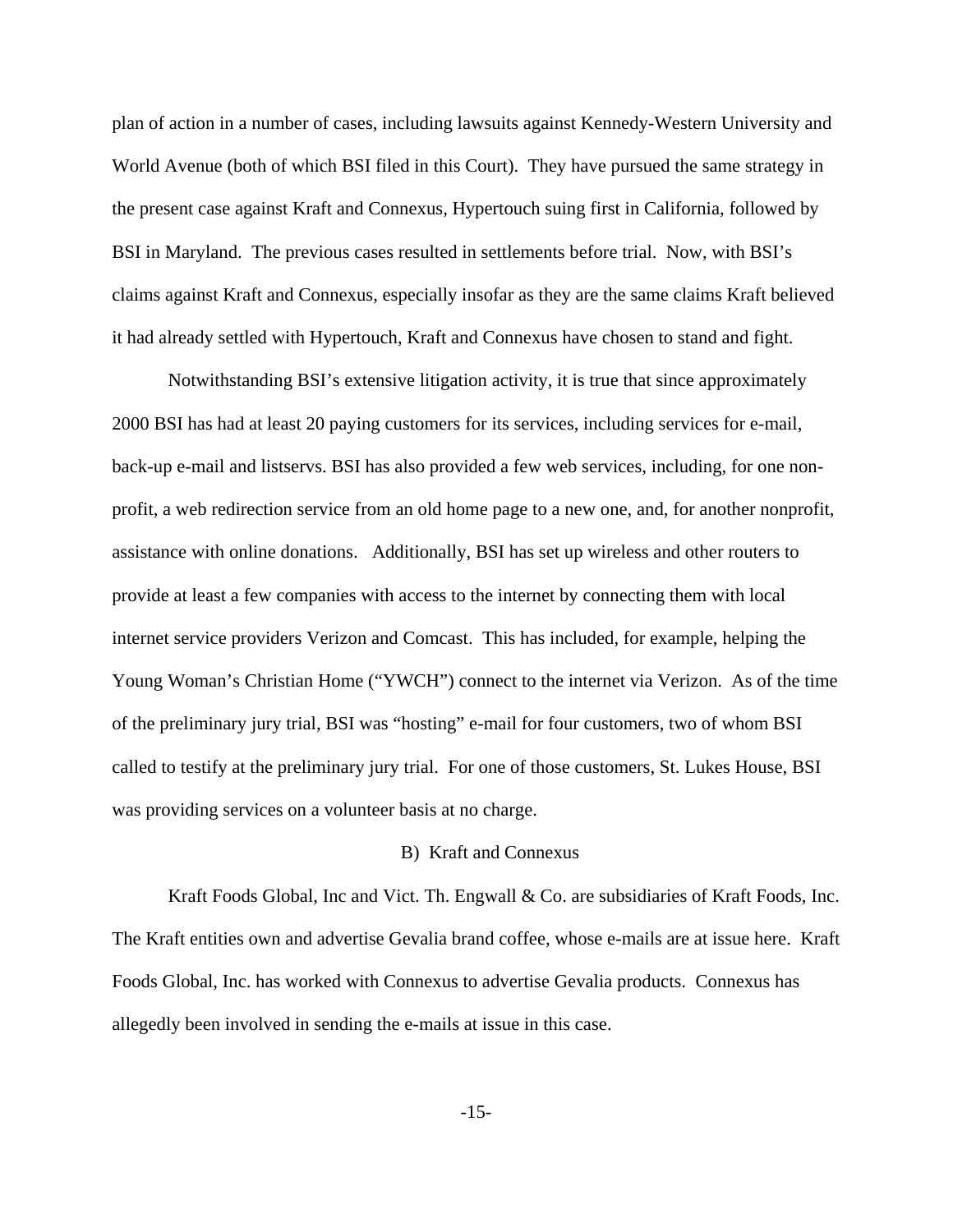**V.** 

### Contentions of the Parties

 Defendants assert two principal reasons why they believe they should be granted summary judgment. First, they say, BSI is neither a *bona fide* "interactive computer service provider" under Maryland law nor a *bona fide* "electronic mail service provider" under California law, and therefore lacks standing to sue. In other words, Defendants ask the Court to embrace the finding of the jury in Phase II of the preliminary jury trial. Further, say Defendants, given the undisputed evidence in Phase II of the preliminary trial that BSI intentionally invited and consented to receive the e-mails it seeks to sue upon, its suit should be blocked as a matter of law.

 In contrast, BSI maintains that it is an "interactive service provider" under Maryland law and an "electronic mail service provider" under California law and therefore has standing to pursue this cause of action. It submits that neither the Maryland nor the California statutes incorporates a "bona fide" requirement as an element of standing. It also argues that the issue of consent vel non is irrelevant, but even if relevant, that BSI has not consented to receive spam or, at a minimum there is a genuine issue of material fact as to whether it has consented.

#### **VI.**

### **Standing**

#### A. Standing In General

Standing, as it relates to the present case, has at least two aspects: First, to bring a claim in federal court a party must have a recognized right to be in federal court. Second, to pursue a claim under a state statute, a party must establish that it qualifies as one who is eligible to sue under the state statute.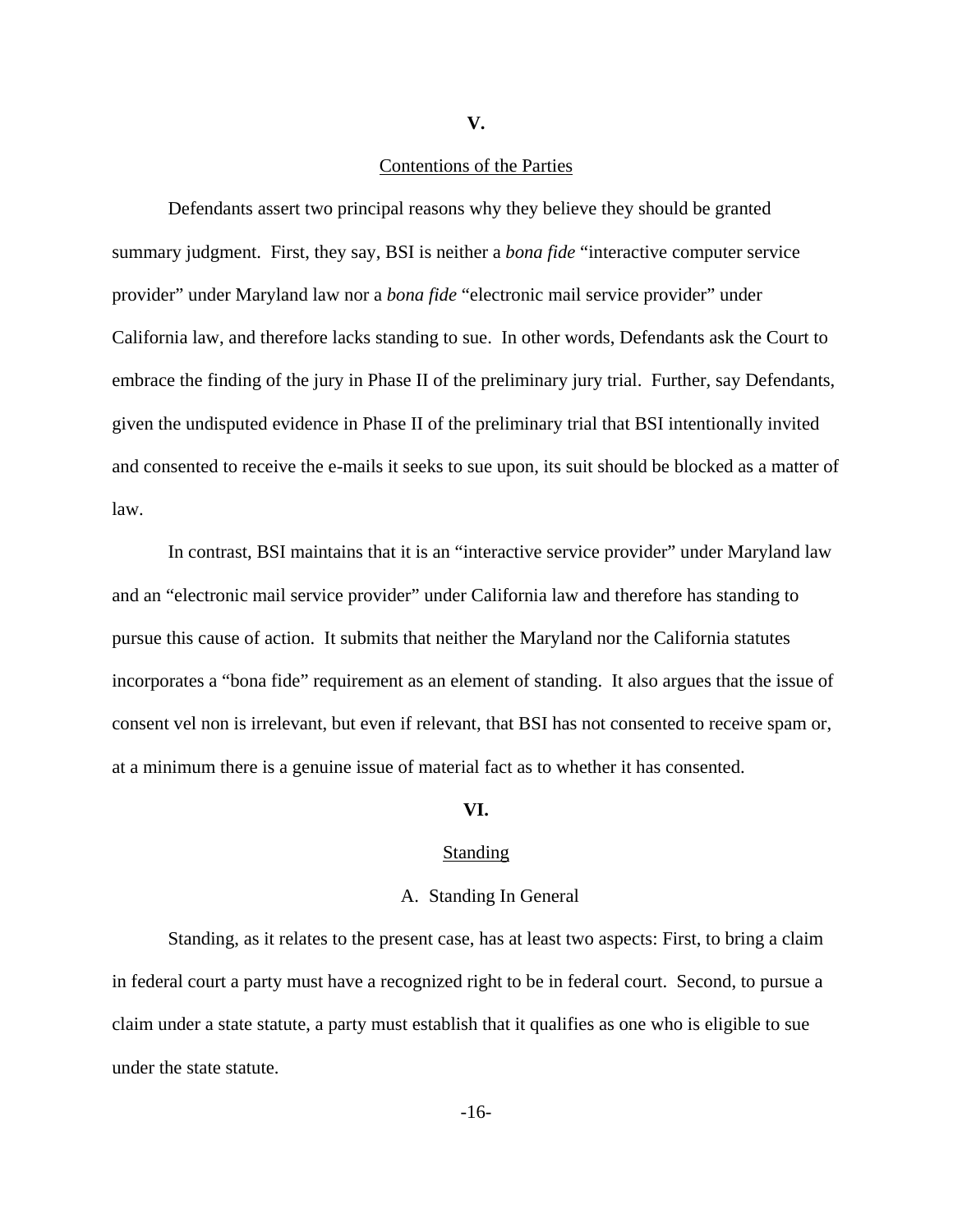A plaintiff must have "constitutional standing to invoke the authority of an Article III court." *See.*, *e.g.*, *Fla. Audubon Soc'y v. Bentsen*, 94 F.3d 658, 661 (D.C. Cir. 1996). Article III requires plaintiffs to satisfy three elements: (i) they must have suffered a concrete "injury-infact"; (ii) the injury must be "fairly traceable to the challenged action of the defendant;" and (iii) "it must be likely . . . that the injury will be redressed by a favorable decision." *Lujan v. Defenders of Wildlife*, 504 U.S. 555, 560-61 (1992).

 The reason for this, as the Supreme Court recently noted in *Hollingsworth v. Perry,* is "to prevent the judicial process from being used to usurp the powers of the political branches." 133 S. Ct. 2652, 2661 (2013)*, citing Clapper v. Amnesty Int'l USA,* 133 S. Ct. 1138, 1146 (2013).

Maryland and California standing requirements are essentially in accord. *See Norman v. Borison*, 994 A.2d 1019, 1027 (2010) ("In order to have standing, a party must demonstrate an 'injury-in-fact'. . ."). In California, the standing requirements imposed by the Cal. Bus. & Prof. Code are even more stringent. In 2003 California voters passed Proposition 64 which prohibits previously-allowed actions by "private attorneys general" in unfair competition and false advertising cases; plaintiffs must now show that they have "suffered injury in fact *and* [] lost money or property as a result of a violation of this chapter." Cal. Bus. & Prof. Code § 17535 (emphasis added); *Kwikset Corp. v. Superior Court*, 51 Cal. 4th 310, 324 (2011) ("because economic injury is but one among many types of injury in fact, the Proposition 64 requirement that injury be economic renders standing under section 17204 substantially narrower than federal standing under [A]rticle III . . . which may be predicated on a broader range of injuries" (citation omitted).

The requirement of standing continues to apply when a state cause of action is sued upon in federal court.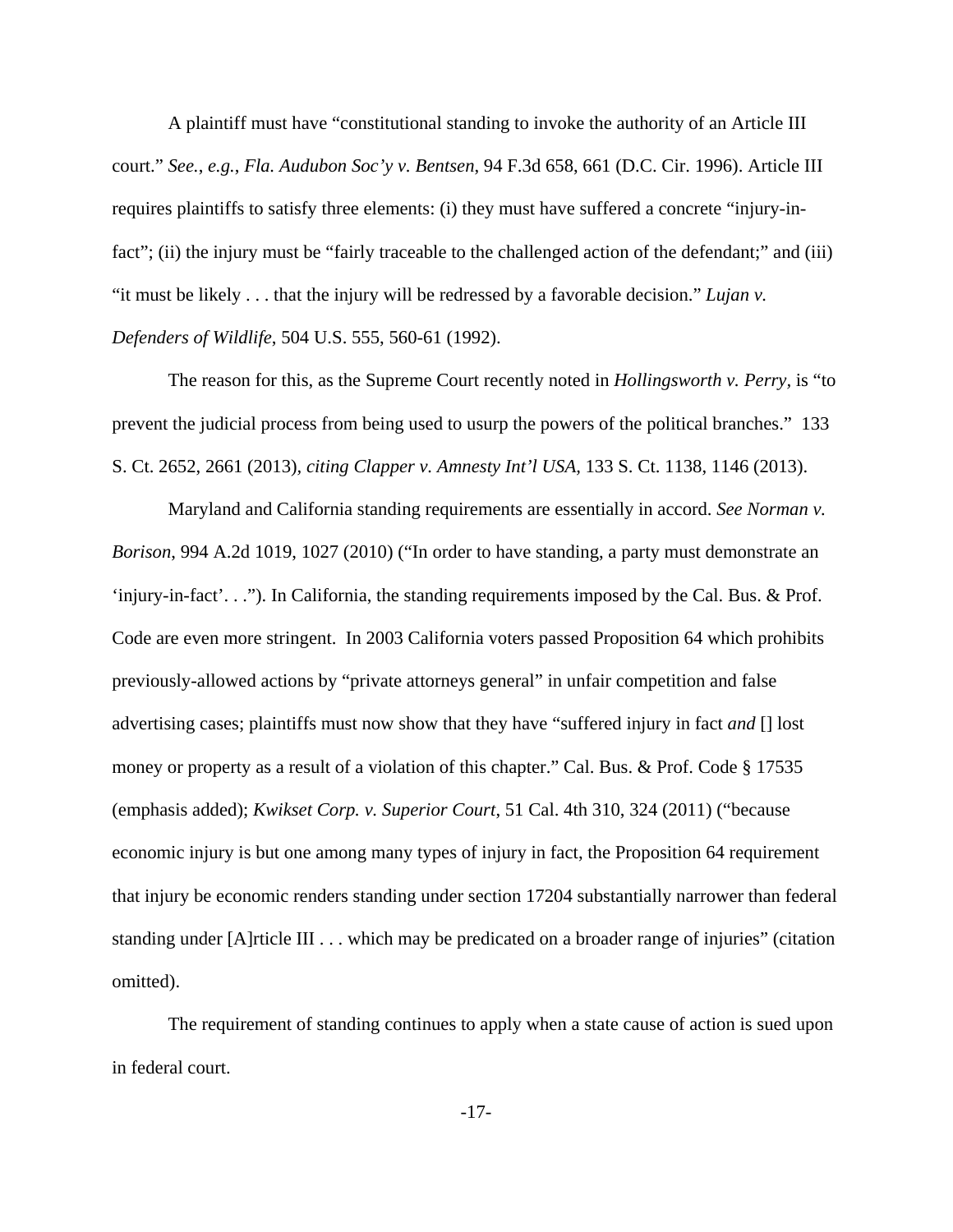In order to have standing in federal diversity cases (such as the present case), a plaintiff must satisfy both state *and* federal standing requirements. *See*, *e.g.*, *Mid-Hudson Catskill Rural Migrant Ministry, Inc. v. Fine Host Corp.*, 418 F.3d 168, 173 (2d Cir. 2005) ("Where [] jurisdiction is predicated on diversity of citizenship, a plaintiff must have standing under both Article III of the Constitution and applicable state law in order to maintain a cause of action"); *Cantrell v. City of Long Beach*, 241 F.3d 674, 683 (9th Cir. 2001) ("California's lenient taxpayer standing requirements do not relieve the [plaintiffs] of the obligation to establish direct injury under the more stringent federal requirements"); *Metropolitan Express Serv., Inc. v. City of Kansas*, 23 F.3d 1367, 1369 (8th Cir. 1994) (same).

Accordingly, even if a diversity plaintiff has standing under state law, its claim must be dismissed if Article III standing is lacking. *Phillips Petroleum Co. v. Shutts*, 472 U.S. 797, 804 (1985) ("Standing to sue in any Article III court is, of course, a federal question which does not depend on the party's [] standing in state court."); *Goode v. City of Philadelphia*, 539 F.3d 311, 321 (3d Cir. 2008) ("[E]ven if Pennsylvania state law would have afforded appellants standing if they had brought this action in state court, we must ensure that they satisfy the federal requirements for standing as well.").

The overarching question before the Court is whether BSI has standing to sue on Maryland and California causes of action in federal court. BSI says yes, Defendants say no. Parsing the question, Does BSI qualify as an ICSP under the Maryland anti-spam statute or an EMSP under the California anti-spam statute so as to be able to maintain actions under those statutes? What defines an ISP for purposes of the state statutes? Can a company provide de minimis e-mail and internet services while actually existing primarily to attract and trap spam and sue upon it, or, in order to qualify and sue, is the company obliged to provide substantial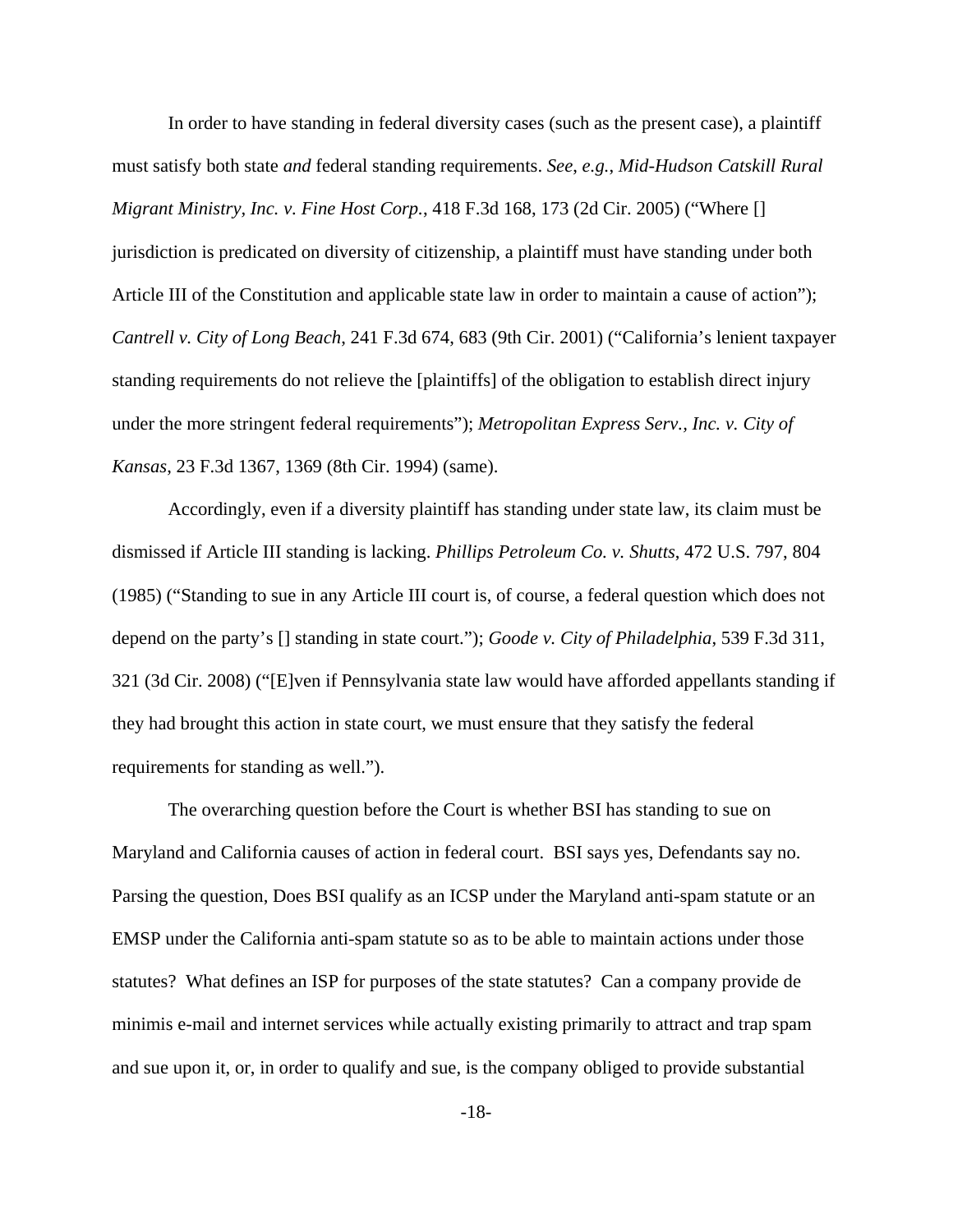*bona fide* internet services, suing if at all only incidentally to such operations, while making at least some reasonable effort to deflect suspected spam. Beyond that, has BSI alleged appropriate injury-in-fact to be able to proceed in federal court?

# B. BSI's Standing in the Present Case

1. Contentions of the Parties

As for state standing, BSI argues that the verdict in Phase I of the preliminary jury trial established as a matter of law to show that it has standing, and that the evidence demonstrates and Defendants themselves concede that BSI has in fact provided at least some e-mail services and enabled some computer access by multiple users to a computer service. BSI submits that both the Maryland and California statutes are unambiguous: There is no statutory requirement that it demonstrate that it is "bona fide." Defendants, BSI says, are seeking to impose an extrastatutory requirement on the basis the Ninth Circuit's opinion in *Gordon v. Virtumundo,* a decision BSI submits does not apply because the case dealt with the federal CAN-SPAM Act. BSI additionally maintains that even if there are extra-statutory requirements, it nonetheless is a *bona fide* ICSP and EMSP because the Phase I jury verdict considered all the factors except BSI's litigation history, and a company's litigation activities are not relevant as a matter of either law or policy. BSI also suggests that one is adversely affected simply by the receipt of spam, which is why the statutes provide liquidated damages, and that no element of reliance or actual damages is required under the statutes because these are in essence strict liability consumer protection statutes.

In contrast, Defendants argue that the Maryland and California statutes are indeed ambiguous and, properly construed, they require BSI to be a *bona fide* ICSP or EMSP which has suffered at least some injury-in-fact from spam in the course of providing service to its

-19-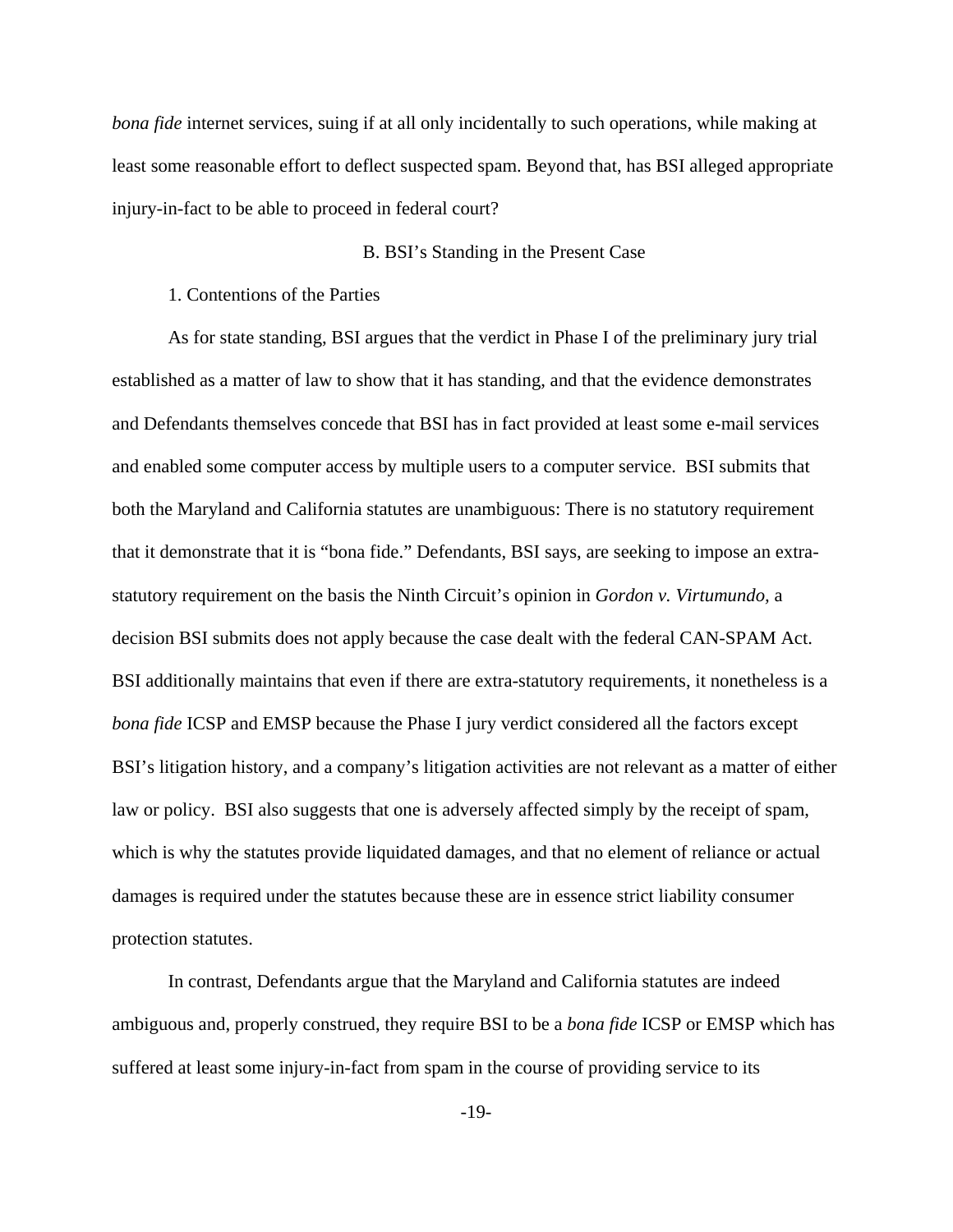customers. While Defendants acknowledge that the statutes do not expressly use the term "bona fide," they argue that the term "service provider," must have some meaning in order to differentiate the entity that provides broadscale internet services to a broad customer base from the single individual who is able to connect one or a very few persons to e-mail service, such as a neighbor who gives his friends use of his wireless router. Defendants argue that BSI's de minimis definition of an ICSP or EMSP leads to absurd results at odds with any conceivable legislative intent. As to the meaning of the jury's findings in Phase I versus Phase II of the preliminary jury trial, Defendants argue that only in Phase II were the issues the Wagner's unique server alignment and claim multiplication strategy brought to the jury's attention, and that the jury in Phase II was expressly instructed to consider all the evidence from Phase I when making its decision in Phase II. Defendants once again invite attention to the "daisy chain" of the Hypertouch to BSI e-mails; the fact that one Wagner brother could take an e-mail, forward it to multiple servers, and thereafter sit back and watch as multiple claims would be brought on the same e-mail, as indeed BSI, in tandem with Hypertouch, originally sought to do in this case.<sup>11</sup> Defendants argue that the Court should construe the state statutes consistently with parallel provisions in the CAN-SPAM Act, the legislative history of which if not the statute itself clearly requires an ISP to provide *bona fide* services.<sup>12</sup> Moreover, Defendants argue that there is an injury-in-fact requirement that BSI cannot meet—that while a statutory amount, such as \$1000 per offending e-mail, may be awarded in lieu of BSI having to prove actual damages, there still

L

 $11$  But, as indicated previously, the Court has expressly excluded from the case all Kraft e-mails Hypertouch sent to BSI. See *supra* note 5.

<sup>12</sup> *See* 150 Cong. Rec. E72–02 (Jan. 28, 2004) (remarks of Rep. Dingell) "[Section 7706](g) [of CAN-SPAM] provides for a limited right of action by *bona fide* Internet service providers." (Emphasis added.)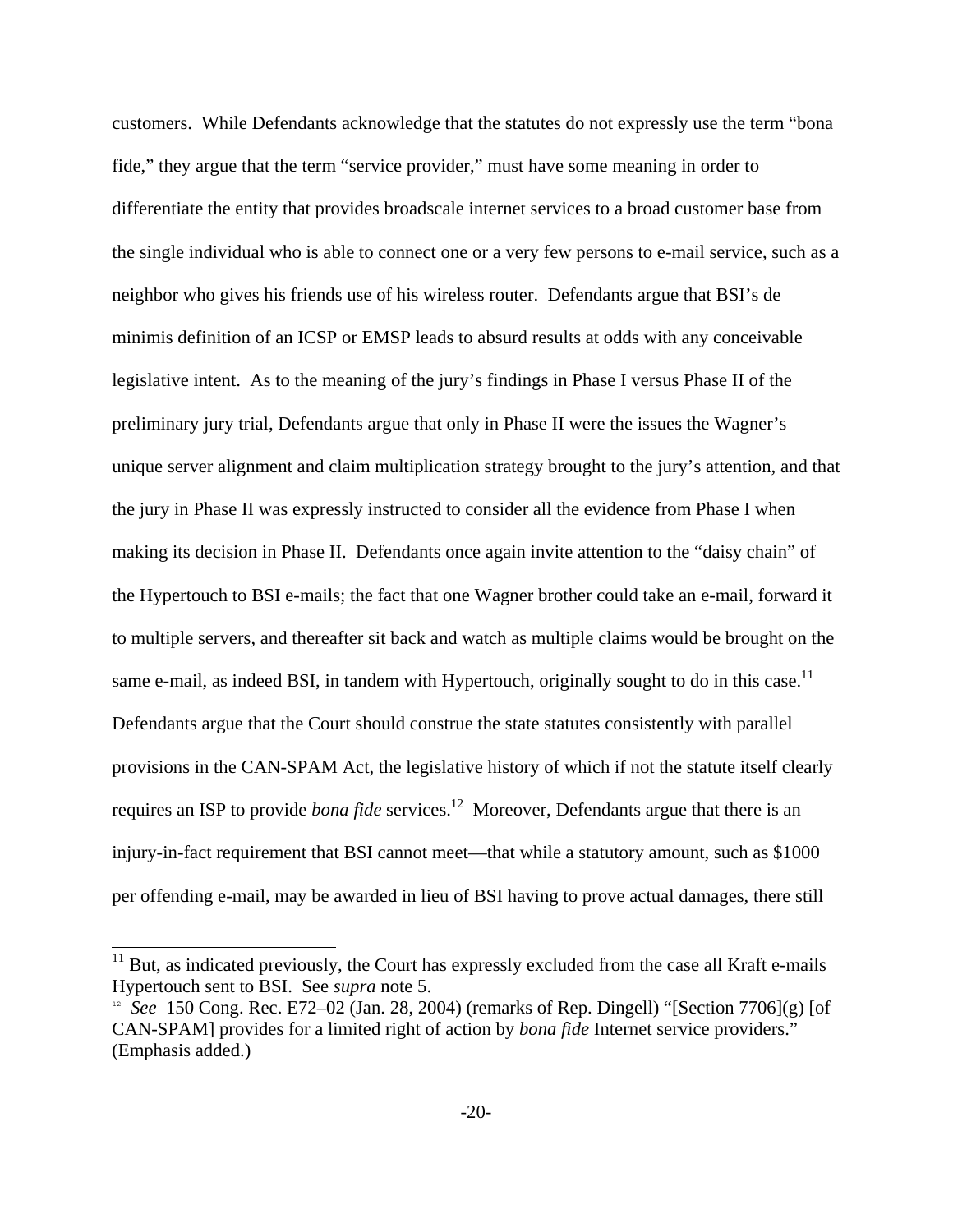must be demonstrable injury of some kind, even if it is not capable of being quantified with precision. In other words, say Defendants, what the statutes contain are basically liquidated damages provisions. Indeed, say Defendants, if BSI is permitted to recover without having to demonstrate at least some kind of injury, serious preemption questions arise under *Omega.*  Connexus joins in these arguments.

# 2. The Plain Meaning Rule

The Plain Meaning Rule of statutory interpretation holds that, if the language of a statute is unambiguous, a court applying the statute should not, many say must not, delve beyond that meaning in interpreting the statute. *Hillman v. IRS,* 263 F.3d 338, 342 (4th Cir. 2001) ("The general rule is that unless there is some ambiguity in the language of a statute, a court's analysis must end with the statute's plain language (the Plain Meaning Rule)"), *citing Caminetti v. United States,* 242 U.S. 470, 485 (1917).

But Maryland courts have rejected plain-meaning arguments when such constructions would violate common sense and legislative intent. *See, e.g., Della Ratta v. Dyas*, 996 A.2d 382, 388-89 (2010) (throughout statutory interpretation process, court "'must always be cognizant of the fundamental principle that statutory construction is approached from a 'commonsensical' perspective" and "'seek to avoid constructions that are illogical, unreasonable, or inconsistent with common sense.'"), *citing Frost v. State,* 647 A.2d 106, 112 (1994); *Barbre v. Pope*, 935 A.2d 699, 708 (2007)("whenever possible, an interpretation should be given to the statutory provisions which does not lead to absurd consequences."); *Brown v. State,* 753 A.2d 84, 88 (2000) ("when there is some question as to whether a literal interpretation of the language used in the statute really would be consistent with the purpose of the legislation, [courts] may look beyond that literal meaning. In such a circumstance, 'the court, in seeking to ascertain legislative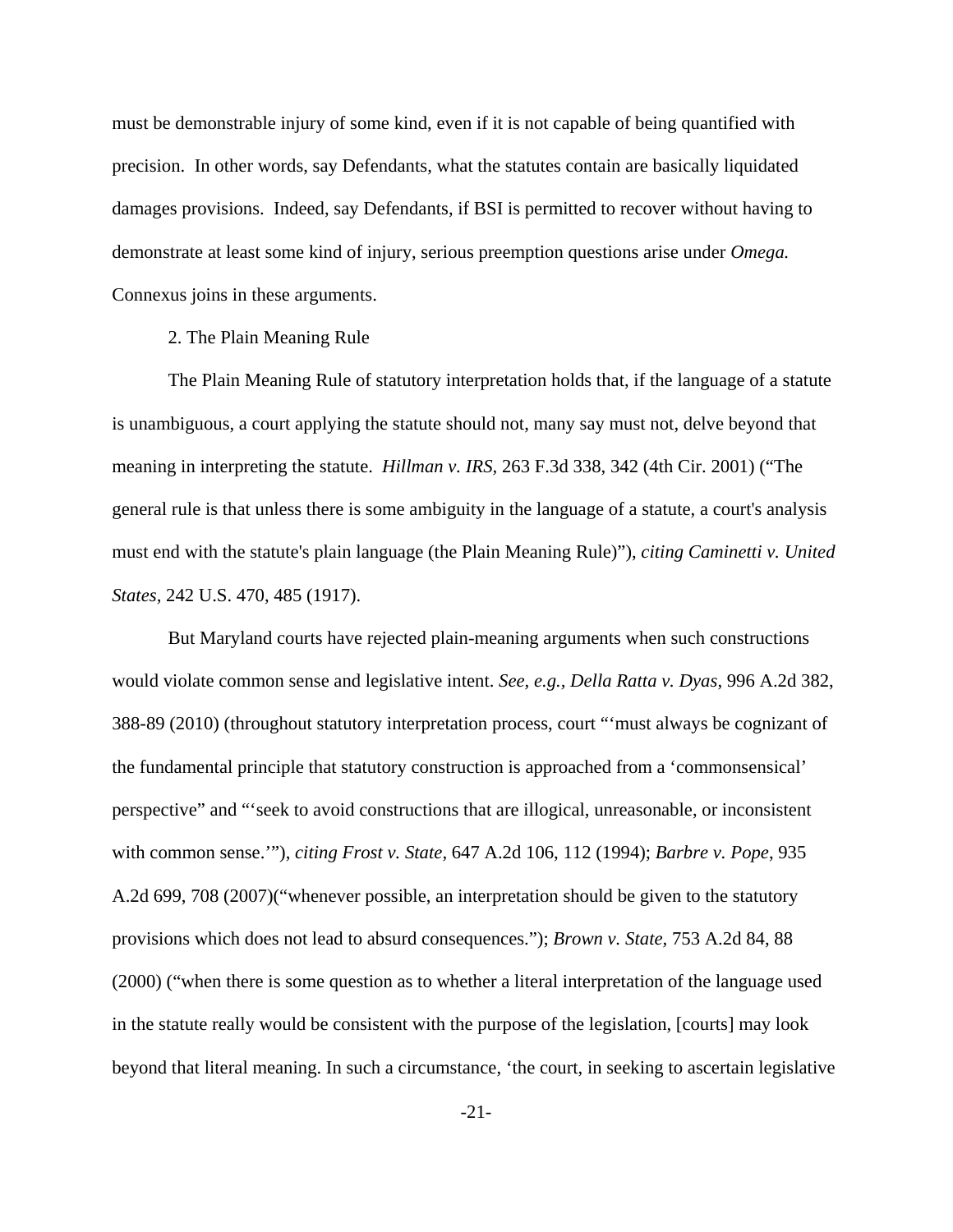intent, may consider the consequences resulting from one meaning rather than another, and adopt that construction which avoids an illogical or unreasonable result, or one which is inconsistent with common sense.'"), *citing Kaczorowski v. Mayor & City Council of Baltimore*, 525 A.2d 628, 632 (1987).

California courts have likewise read statutes to accord with common-sense, reasonable meanings on numerous occasions, even if a text, literally read, could have led to some other result. *E.g., Jones v. Lodge at Torrey Pines P'ship*, 42 Cal. 4th 1158 (2008), *Ventura County Ry. Co. v. Hadley Auto Transport*, 38 Cal. App. 4th 878 (1995). This has included situations where the result has been to restrict standing to those the statute on its face might otherwise be supposed to protect. *See, e.g., Starbucks Corp. v. Superior Court,* 168 Cal. App. 4th 1436, 1449 (Cal. Ct. App. 2008) (finding that though the statute by its literal terms allowed any "applicant" to sue, allowing someone to obtain legal standing after merely filling out a job application when that person was not at all aggrieved, would "turn the statute into a veritable financial bonanza for litigants"). Furthermore, in dealing with essentially the same definition that is at issue in the present case, the Ninth Circuit in *Gordon* found the definition of "internet service provider" under the CAN-SPAM act to be ambiguous, thus requiring the Court to interpret the term. *Gordon,* 575 F.3d at 1051 (noting that in the most general terms, a service enabling users to access online content or e-mail "could encompass the proprietor of an Internet coffee shop" or "any person who allows another person to use their computer to access the Internet." ) (citation omitted).

3. The Plain Meaning Rule Does Not Control: An ISP Must Be *Bona Fide* 

BSI contends that requiring a company to be a *bona fide*, which is to say an ICSP or EMSP that primarily and substantially functions as such, adds an "extra statutory" requirement to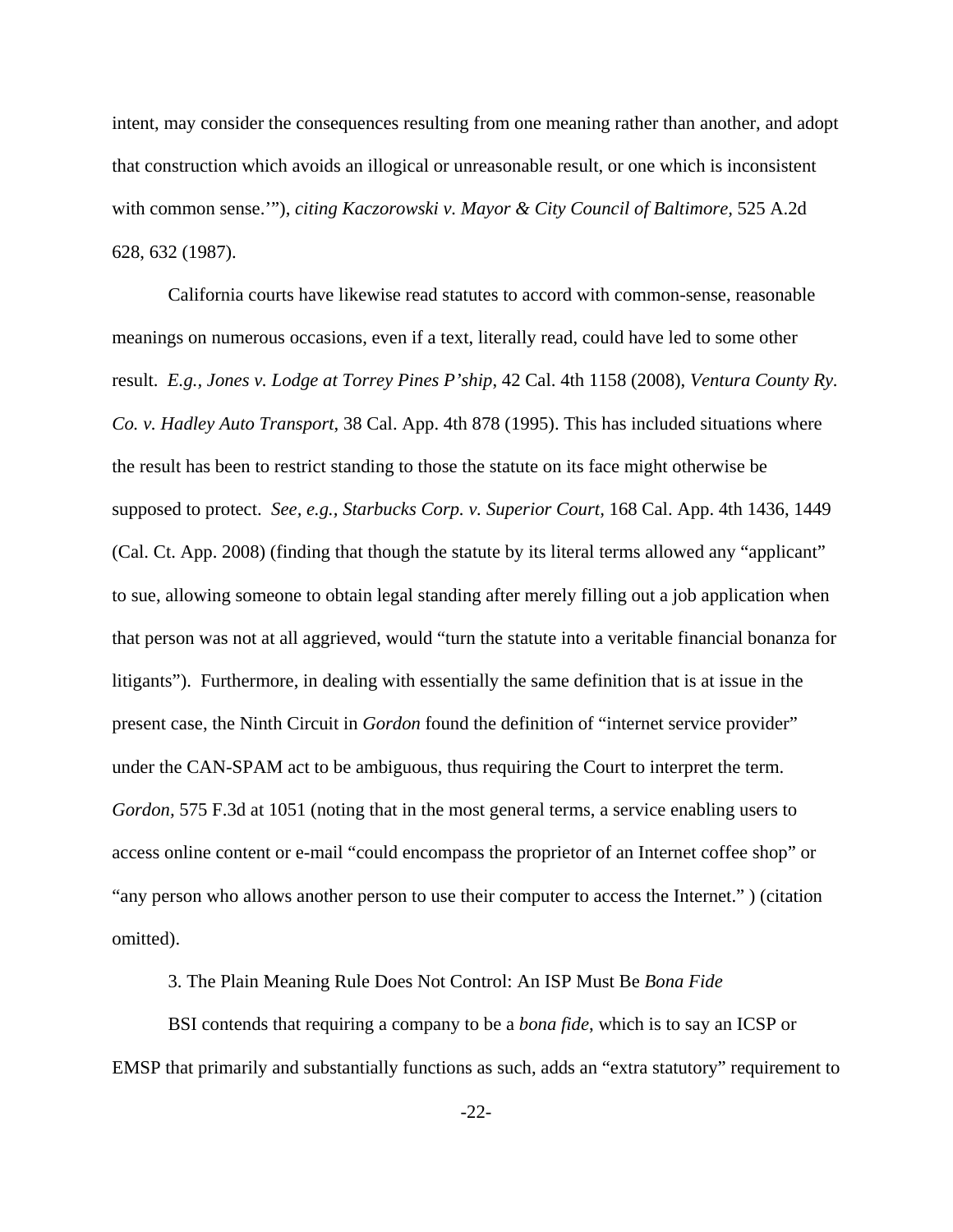what BSI contends is plain statutory text. But requiring an entity to actually be what it purports to be in order to qualify for benefits under a statute is not in reality adding an extra-statutory requirement at all. A legislature need not insert the equivalent of "real," "genuine," or "actual" as a pre-qualifier for every type of entity it invests with a private cause of action. As a matter of common sense, legitimacy of the entity is presumed.

 As already observed, an overlay of *bona fide* existence has been recognized in the context of the federal CAN-SPAM law. While it is true that the legislative history of CAN-SPAM is more extensive and clearer than the legislative history available for the two state statutes in issue here, the language of the Act itself, like the language here, does not specifically say that an entity must be *bona fide.* The *Gordon* court, to be sure, found a "bona fide" requirement in the legislative history of CAN-SPAM. But the Court in this case agrees with the reasoning of Judge Gould who, concurring in *Gordon*, stated that he would presume a *bona fide*  requirement even without CAN-SPAM's legislative history. According to Judge Gould, "statutory standing should be denied to plaintiffs such as Gordon who purposely structure themselves to look like one of the limited entities eligible to sue but do so for the primary purpose of collecting damages and settlement from litigation. Such individuals trying to game the system … ordinarily … should be denied statutory standing." *Gordon,* 575 F.3d at 1068 (Gould, J., concurring).

That the Maryland legislature was specifically concerned with *bona fide* ICSPs, as opposed to companies purporting to be ICSPs, is fairly inferable from the available legislative history as well as by reference to other aspects of the statutory text. Thus, in explaining the MCEMA in bill form, proponents of the bill stated that: "Interactive Computer Service Providers, whose servers can be clogged to the point of being shut down by large amounts of

-23-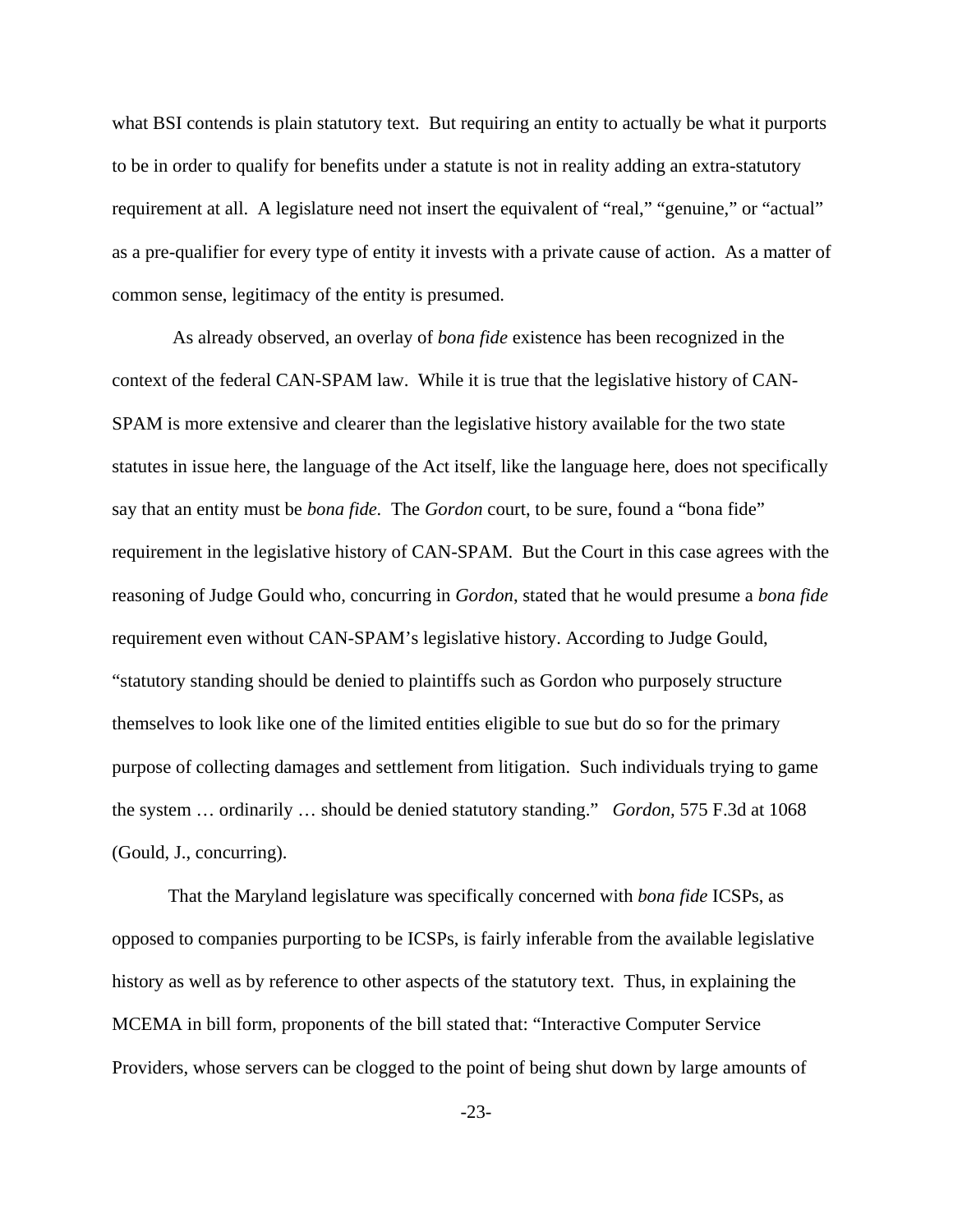'spam,' can sue the perpetrators for the greater of \$1000 or actual damages for each occurrence." (*See "*S.B. 538 – Commercial Law Electronic Mail – Prohibitions" explanation sheet; Plaintiff's Motion Ex. 10.) To seek to protect service providers whose "servers can be clogged" by spam, thereby disrupting the services they provide, hardly describes a simultaneous desire or intention to protect a service provider whose very aim is to cram its server with spam. Indeed, MCEMA, as enacted, provides an ICSP statutory damages in an amount twice that of individual recipients. If a single individual with a router can qualify a service provider, the distinction would be largely meaningless.<sup>13</sup>

For the same reasons, BSI's argument as to who qualifies as an ISP leads to patently unreasonable results. As the Ninth Circuit noted in *Gordon*, anyone who provides other users the ability to send e-mail, in whatever way, would qualify an ICSP or EMSP, including, for example, a student who sets up the wireless router in her parents' home, thereby connecting her family to the internet. At trial, BSI's own expert, Dr. Resnick, was obliged to agree: A literal interpretation of the Maryland Act would mean anyone who allows neighbors access to the Internet through a wi-fi router would be an ICSP, and a literal interpretation of both statutes would mean that anyone who provides internet access through a Bluetooth-computer or cell phone would be an ICSP or EMSP. Defendants' experts, not surprisingly, testified to similar effect. In the Court's view this simply cannot be what "service provider" means in the Maryland

 $\overline{a}$ 

<sup>&</sup>lt;sup>13</sup> The California legislature, while providing EMSPs and individual recipients with identical monetary recoveries, nonetheless expressed concern over the cost of spam to organizations and the lost productivity it occasions. *See* Cal. Bus. & Prof. Code § 17529 legislative findings ("spam will cost United States organizations more than ten billion dollars (\$10,000,000,000) this year, including lost productivity and the additional equipment, software, and manpower needed to combat the problem. California is 12 percent of the United States population with an emphasis on technology business, and it is therefore estimated that spam costs California organizations well over 1.2 billion dollars (\$1,200,000,000)").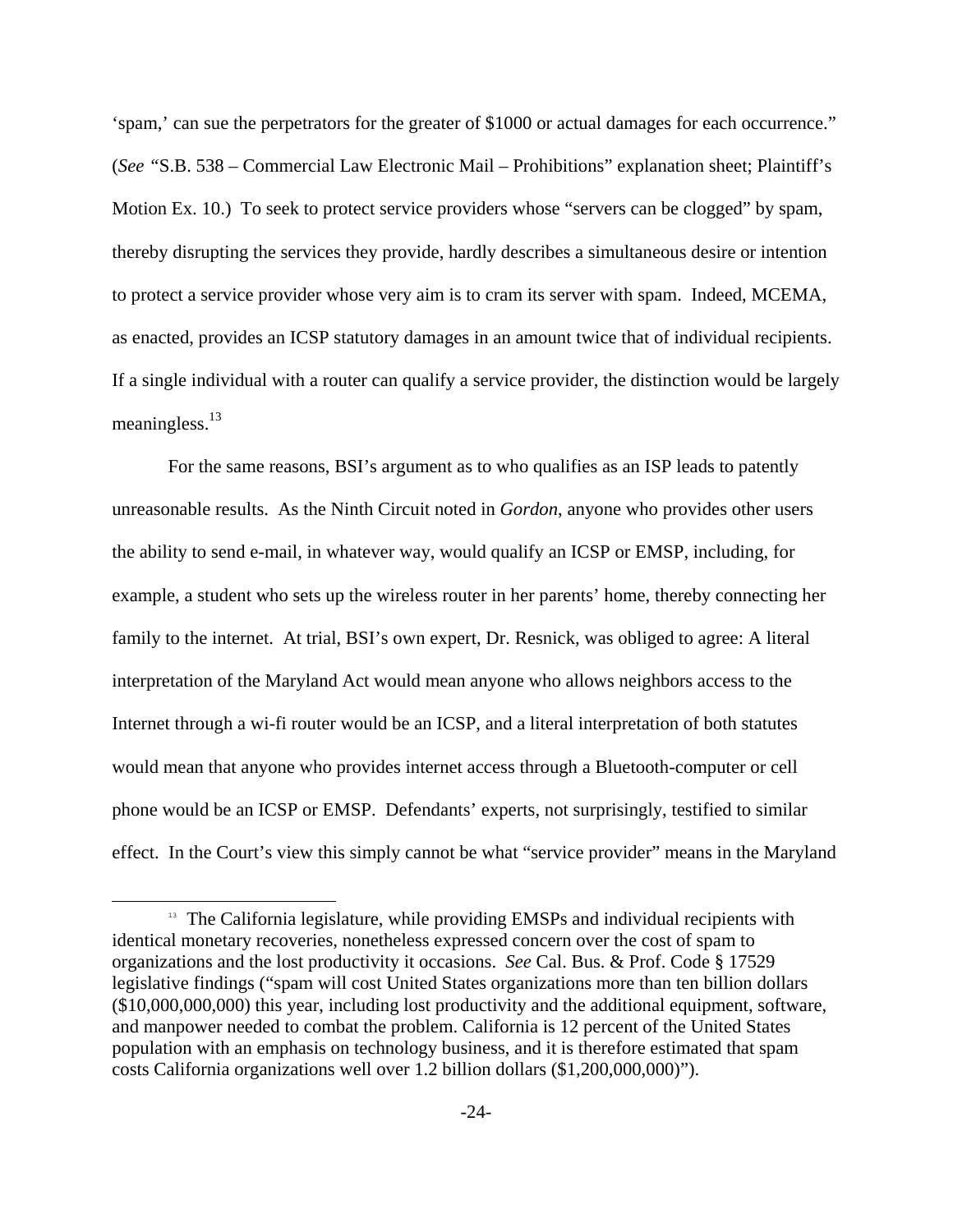and California statutes, or what the Maryland and California legislatures reasonably intended, if indeed they gave any thought to the matter at all.

If this were not enough, allowing a non-*bona fide* service provider, whether a professional plaintiff or a student who sets up as an internet service provider in the corner coffee shop, to bring suit under the state statutes may well implicate preemption concerns under CAN-SPAM. The Ninth Circuit in *Gordon* and the Fourth Circuit in *Omega* both emphasized that the preemption exception to CAN-SPAM is narrow, that the intent of Congress was to create a more uniform, national standard. *See, e.g., Gordon,* 575 F.3d at 1063 ("the CAN-SPAM Act was designed to ensure that 'legitimate businesses would not have to guess at the meaning of various state laws when their advertising campaigns ventured into cyberspace.") (citation omitted). *Gordon* cautioned that "[i]t would be logically incongruous to conclude that Congress endeavored to erect a uniform standard but simultaneously left states and local lawmakers free to manipulate that standard to create more burdensome regulation." *Id.* at 1063. *Omega* expressed concern that the most strict state standards would become de facto national standards, and thereby "permit an exception to preemption to swallow the rule and undermine the regulatory balance that Congress established." *Omega,* 469 F.3d at 356. Here, allowing non-*bona fide*  service providers not only to sue but allowing them to make suing their very livelihood would create precisely the manipulated state standard that Congress sought to abjure.

The Court finds that the Plain Meaning rule does not apply in this case because the statutes in question are ambiguous. Further, the Court holds that for an ISP to be eligible to sue under either the Maryland or California statute, it must function primarily and substantially as an ISP, which is to say, it must be *bona fide*.

-25-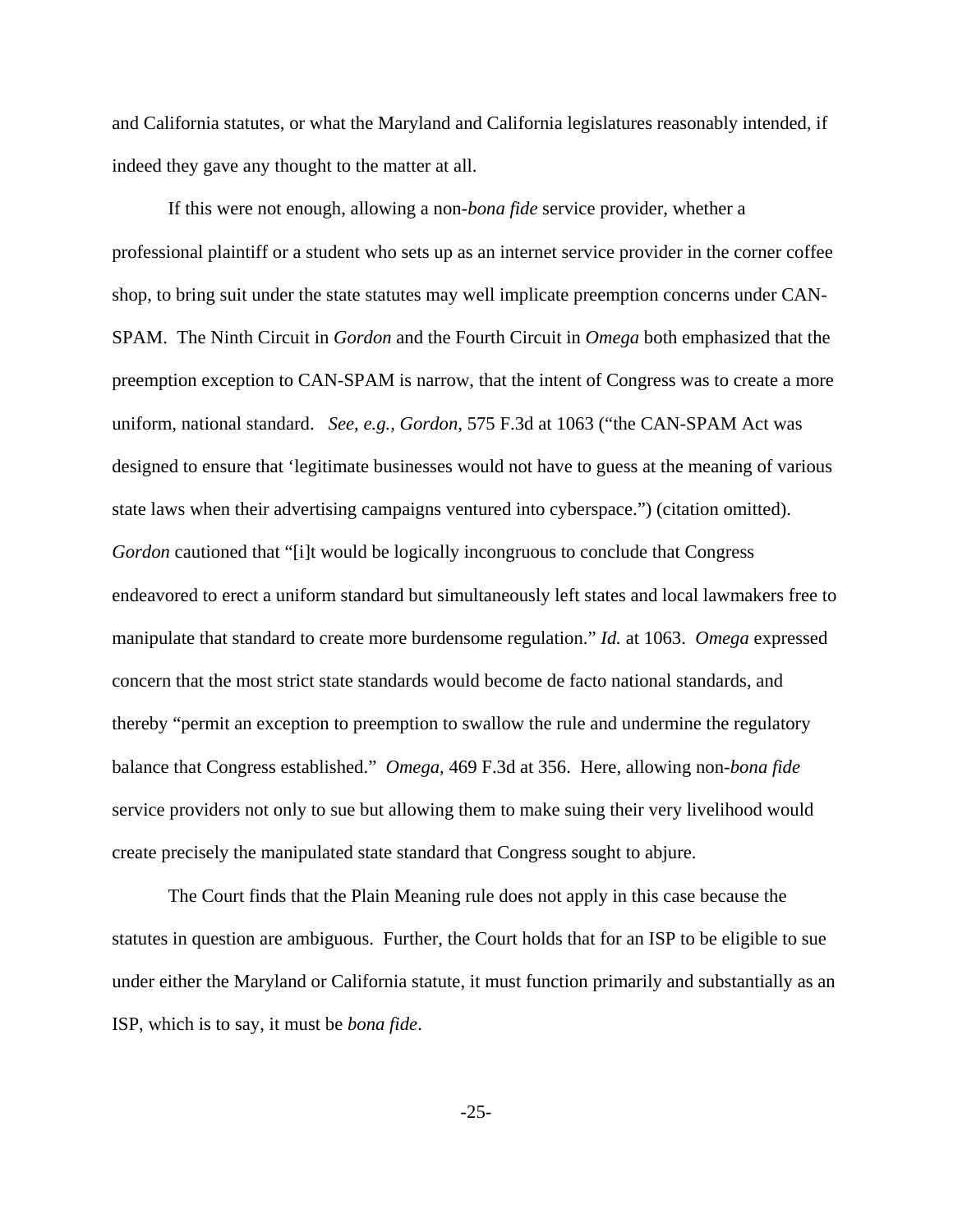4. BSI Is Not a *Bona Fide* ISP, Hence Lacks Standing to Sue

Contrary to BSI's post-trial urging, the jury's finding in Phase I did not establish that BSI is *bona fide*. Any finding about BSI that failed to take into account over 90% of BSI's activities could not fairly encapsulate what BSI truly is.

In Phase II of the preliminary trial the jury was asked to consider whether BSI was a *bona fide* ICSP or EMSP. It was explicitly instructed that all evidence from the first phase was before it for consideration. There was unquestionably sufficient evidence from which the jury could infer that BSI is not *bona fide* and the Court need only recap it briefly*.* Paul Wagner, BSI's principal operative, testified that virtually all of BSI's time is spent in litigation. BSI chose to structure its e-mail routing and servers for the purpose of accumulating and trapping suspected spam (including creating bogus e-mail addresses) and in order to maximize the number of lawsuits it could generate based on the offending communication. In recent years, BSI has made over three times as much money in suing on spam as it has on any sort of valid business operation. It was therefore hardly a stretch for the jury to have found that BSI is not a *bona fide*  ICSP or EMSP.

Given the court's limited purpose in evaluating the sufficiency of the evidence—courts are "compelled to accord the utmost respect to jury verdicts and tread gingerly in reviewing them"—the jury verdict as to BSI's lack of *bona fides* as an ISP must stand. *See Wallace v. Poulos,* 861 F. Supp. 2d 587, 597 (D. Md. 2012), *citing Lack v. Wal-Mart Stores, Inc.,* 240 F.3d 255, 259 (4th Cir. 2001).

5. BSI Has Not Shown Injury-In-Fact, Hence Lacks Standing to Sue

Apart from whether BSI qualifies as an ISP under the Maryland and California statutes, it still needs to show injury-in-fact in order to be eligible to sue under both the state statutes and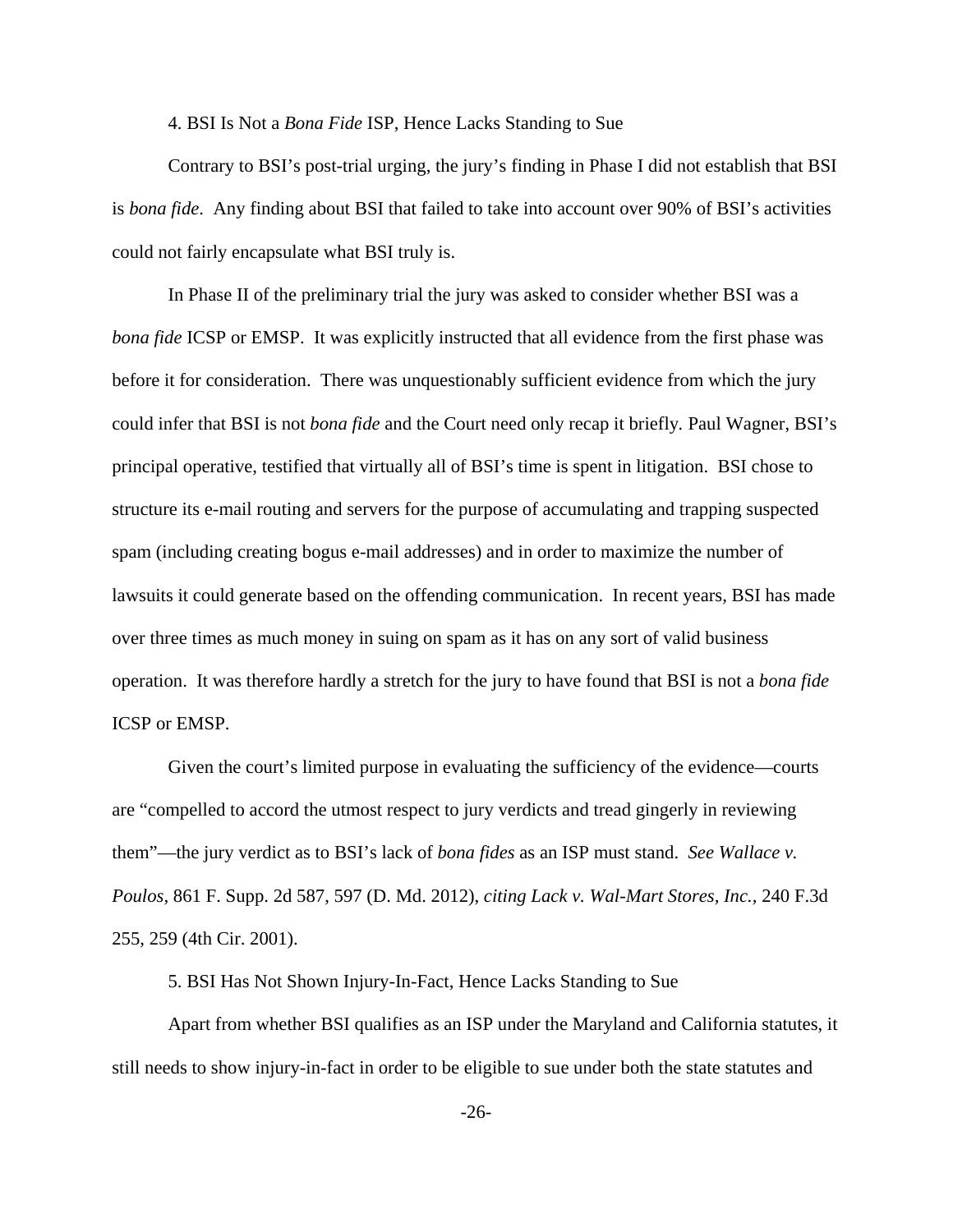Article III. BSI submits that it need not show any injury beyond its mere receipt of the offending e-mails—that how the e-mails came to it, its reliance, or actual injury are essentially irrelevant. Defendants argue that BSI must show at least some real injury to have standing and that it cannot manufacture the injury-in-fact necessary to establish standing.

In support of its mere-receipt argument, BSI suggests that because it does not have to prove actual damages under the statutes and can recover statutory damages, it need not demonstrate that it sustained any injury-in-fact.

But the availability of statutory damages does not necessarily mean that the state legislature did not intend that a prospective litigant demonstrate at least some sort of actual adverse impact as a pre-requisite to suit.  $14$  As is often the case, statutory damages may well be intended to equate with liquidated damages where actual damages are simply too difficult to prove. Injury-in-fact may still be required. *Cf. Restatement (Second) of Contracts* § 356 (1981*)*  ("Damages for breach by either party may be liquidated in the agreement but only at an amount that is reasonable in the light of anticipated or actual loss caused by the breach and the difficulties of proof of loss," noting however in Comment b. that "If … it is clear that no loss at all has occurred, a provision fixing a substantial sum as damages in unenforceable.").

The Court concludes that, for both state and federal standing purposes in the present case, BSI must show injury-in-fact, and that entitlement to statutory damages, in and of itself, does not establish the requisite injury-in-fact, even if reliance and actual damages need not be shown. But even if it is allowed for present purposes that the mere invasion of deceptive or fraudulent

L

 $14$  In an earlier phase of the proceedings, in discussing whether specific reliance had to be shown under the Maryland and California statutes, the Court stated that damages did not need to be "shown" because statutory damages were provided. ((*See* Hearing Tr. 6/14/10 at 94-95.) However, that one need not "show," which is to say does not need to prove, damages when statutory damages are provided does not mean that one does not need to have been actually injured in some way or another.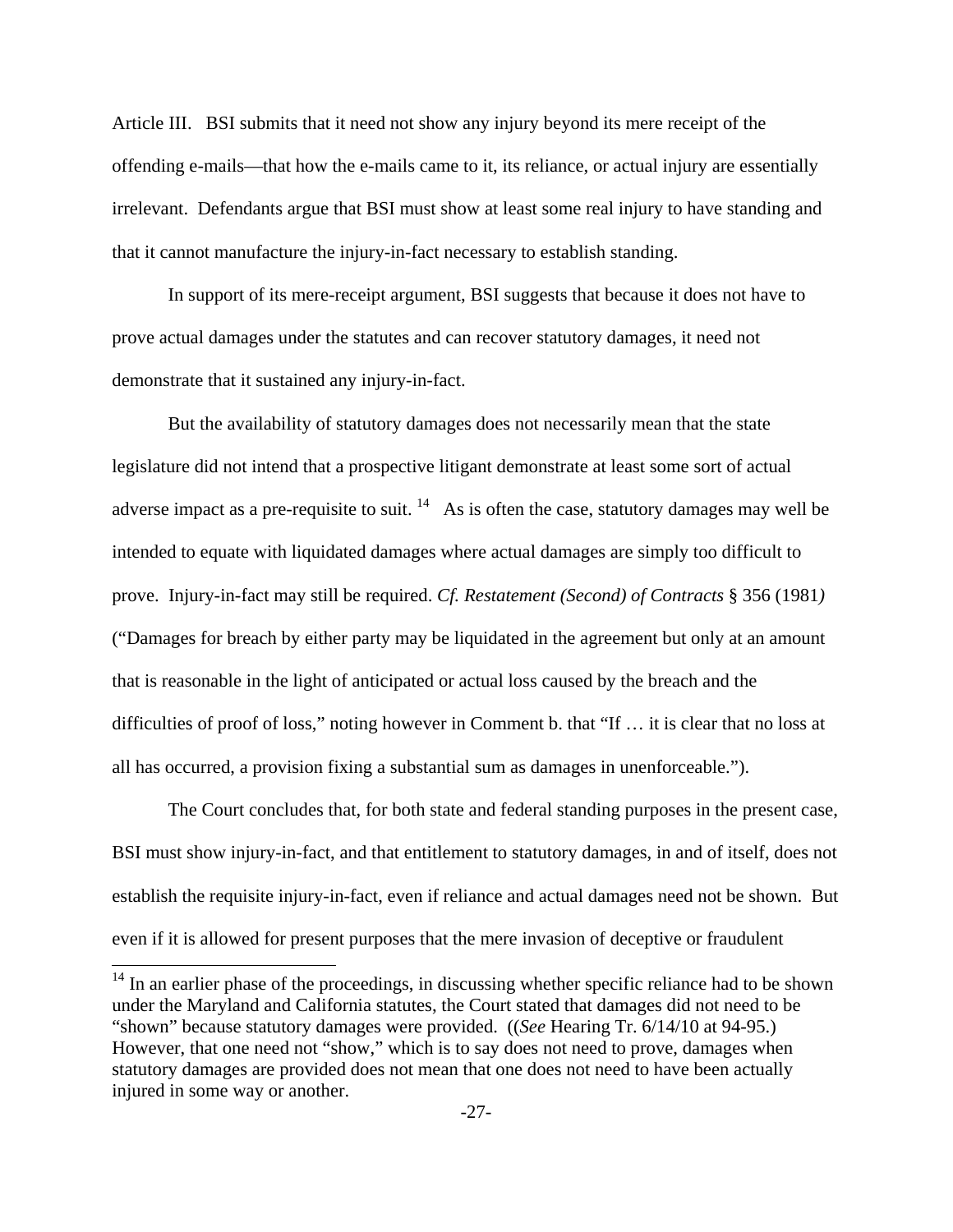commercial e-mail into one's system constitutes appropriate injury-in-fact—incapable of precise proof, hence compensable in a liquidated statutory amount—the fact that the suitor has itself caused the invasion to occur is an entirely different proposition. As the Court will discuss presently, a party may not deliberately act to cause injury to itself, then rely on that injury to satisfy standing requirements.

There is one further argument related to the injury-in-fact issue that the Court must address, namely BSI's suggestion that both the Maryland and California anti-spam statutes are in effect strict liability statutes so that all that apparently matters is that the spam is sent, not why or how it is sent or whether an ISP is actually injured.

 To the extent BSI would make the Maryland statute one of strict liability, it faces an insurmountable obstacle. In determining whether a statute establishes strict liability, Maryland courts look closely to both the text of a statute and to legislative intent. *See e.g., Bd. of Cty. Commissioners of Garrett Cnty., Maryland v. Bell Atlantic-Maryland, Inc.,* 695 A.2d 171 (1997)*; see also Antonio v. Sec. Servs. of America, LLC,* 701 F. Supp. 2d 749 (D. Md. 2010). Here, neither the text of the Maryland statute, which speaks of "damages", nor legislative intent, which talks of "victims" and "clogged servers", indicates that Maryland's anti-spam statute is intended to be a strict liability statute, nor has any Maryland court so held. *See* CEMA § 14- 3003, *"*S.B. 538 – Commercial Law Electronic Mail – Prohibitions" explanation sheet (Plaintiff's Motion Ex. 10).

Indeed, in *Omega,* the Fourth Circuit rejected an Oklahoma anti-spam statute which would have imposed strict liability, finding that this would lead to preemption concerns with CAN-SPAM, because the strict liability state statute would become the de facto national standard. *Omega,* 469 F.3d at 356.

-28-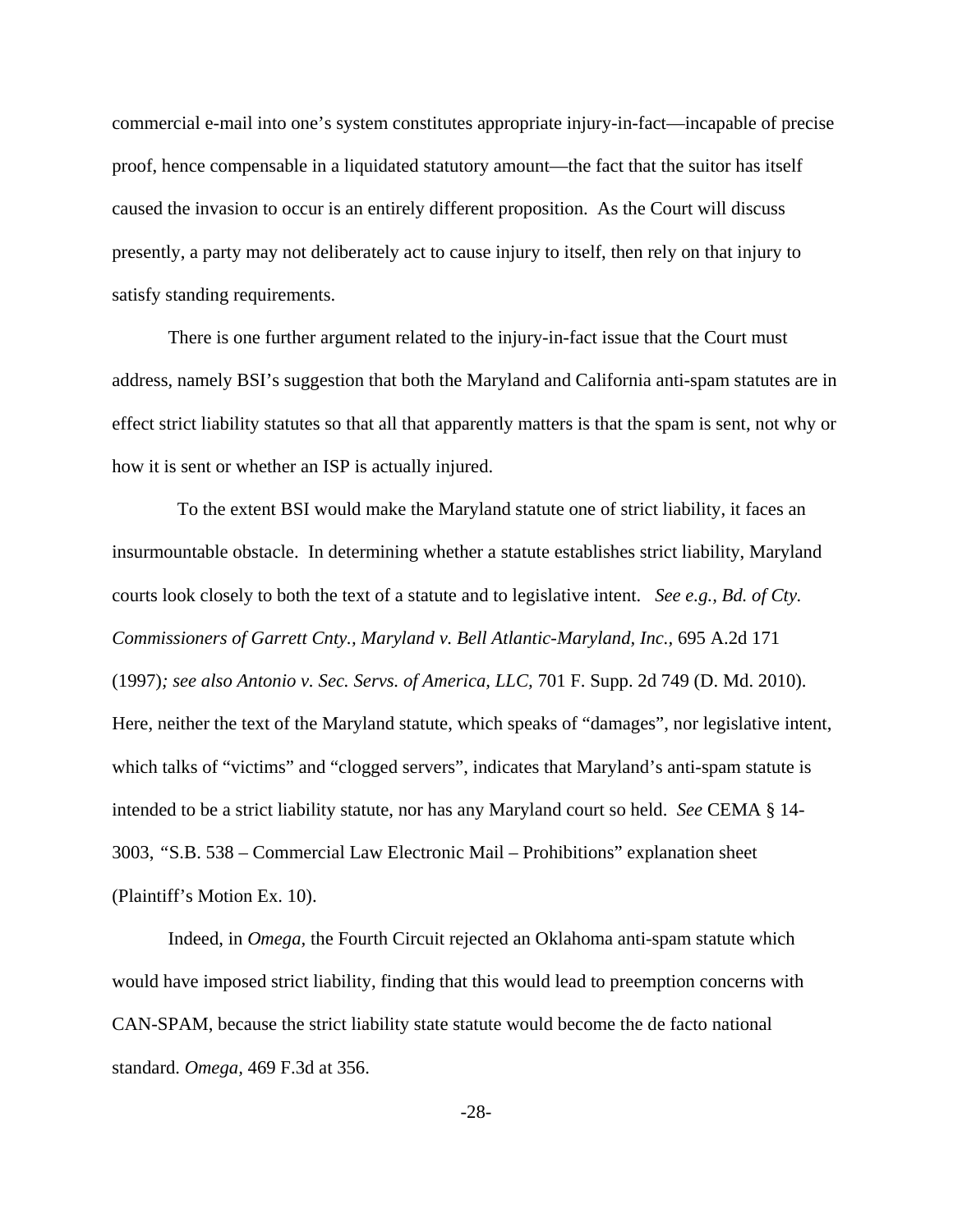BSI suggests that a California Appeals Court has in fact held that the California statute is a strict liability one. *See Hypertouch, Inc. v. ValueClick, Inc.,* 192 Cal. App. 4th 805, 822 (Cal. Ct. App. 2011). It is true that in that case the court used the term "strict liability" in terms of the statute not requiring proof of the traditional elements of fraud, including reliance and damages, and even went so far as to suggest that harm need not be shown ("First, the statute permits a recipient of a deceptive commercial email to bring suit regardless of whether they were actually mislead *or harmed* by the deceptive message." *Id.* at 829.) (Emphasis added). But the case did not involve, nor did the court have anything at all to say about, the extent to which Hypertouch or any putative ISP could, without the least restraint, actively seek to manufacture its receipt of spam. And it is of no small interest to note what Hypertouch told the California Appeals Court in the *Hypertouch* case: "Hypertouch alleges that it *has been forced* to spend a considerable amount of money on 'hardware and software as a direct result of the yearly increasing onslaught of spam e-mails.'" *Id.* at 814. (Emphasis added). The California case, accordingly, offers little guidance in the present circumstances. In any event, the present case is ultimately concerned with whether BSI is a *bona fide* ISP, whether it has standing to be in federal court, and whether it has proactively sought to receive the spam it is suing upon and should, on that account, be precluded from going forward.

# **VII.**

#### Consent to Harm

### A. Contentions of the Parties

Assuming, arguendo, either that *bona fides* as an ISP is not an element of standing under either the Maryland or California statutes or that it is and that BSI is deemed *bona fide* under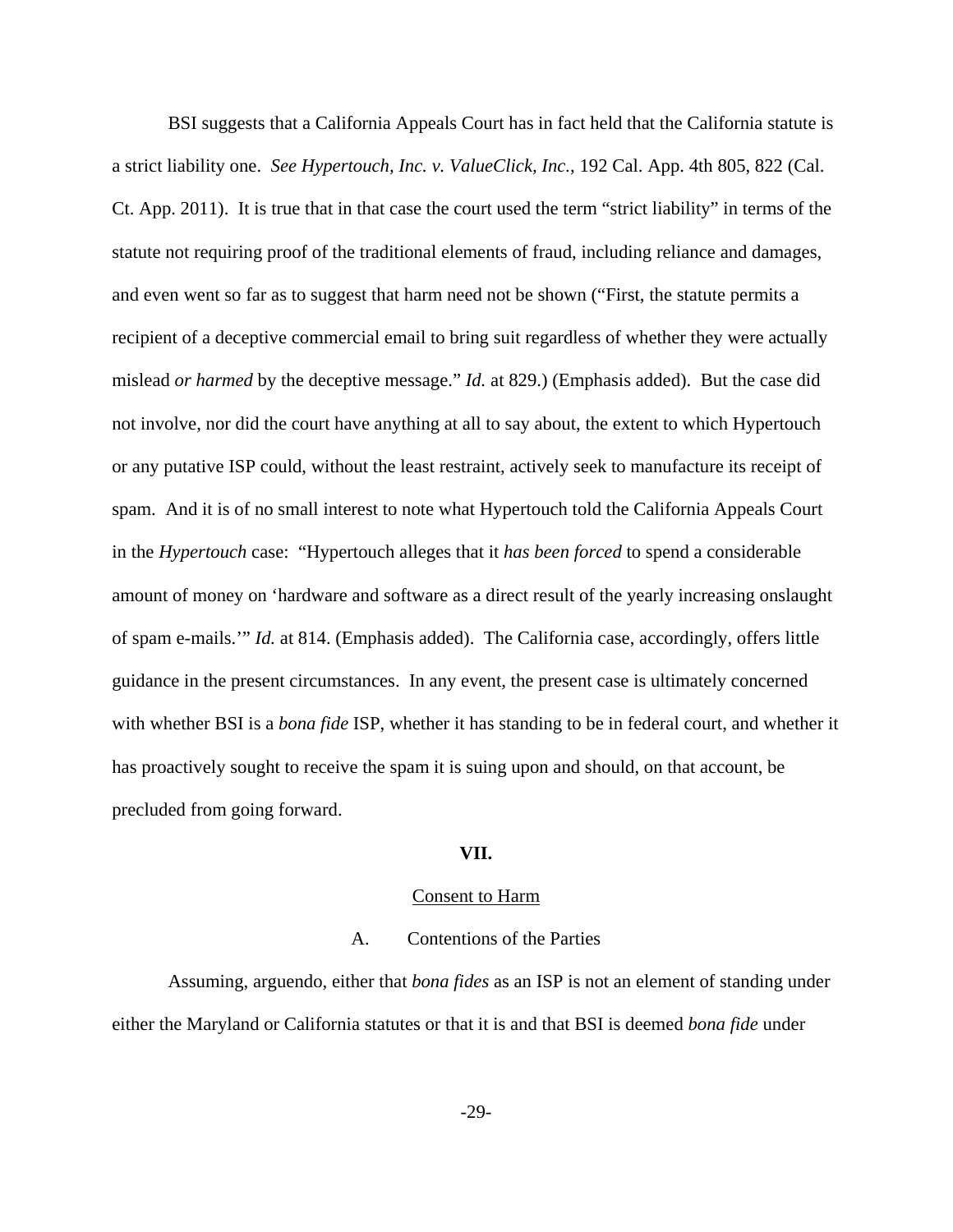both statutes, the issue remains whether BSI in effect consented to the injury it sues upon, such that it should be precluded from doing so.

 Defendants submit that BSI did consent to the harm it claims and is therefore estopped from suing upon them. They argue that the statutes in question in effect create actions in tort, an ancient tenet of which is *volenti non fit injuria*, which essentially translates as, "The man who is the author of his own hurt has no right to complain." John D. Lawson, "*The Principal Maxims of the Law," in Leading Cases Simplified* (1882)*.* <sup>15</sup> BSI counters that consent is not a defense under the Maryland and California statutes or alternatively that there are at least genuine issues of material fact that preclude summary judgment on the issue.

B. The Defense of *Volenti Non Fit Injuria* Applies

1. The Statutes Are in the Nature of a Tort

L

 Maryland law is clear. "MCEMA violations, like violations of the Consumer Protection Act, are 'in the nature of a tort.' Indeed, both statutes regulate [] false and deceptive trade practices … the same principles that when faced with questions of individual liability for torts apply here." *MaryCLE, LLC v. First Choice Internet, Inc.,* 890 A.2d 818, 846 (Md. Ct. Spec. App. 2006).

California law is equally clear that statutory violations may be deemed as being in the nature of torts. For example, the Supreme Court of California has stated that, "Proposition 64 clearly was intended to abolish the portions of the UCL [Bus. & Prof. Code § 17200, et seq.] and false advertising law [§ 17500, et seq.] that made suing under them *easier* than under other comparable statutory and common law torts." *Kwikset Corp. v. Superior Court*, 51 Cal. 4th 310,

<sup>&</sup>lt;sup>15</sup> The principle underlying this defense has been traced back to Aristotle, Roman law, and Justinian's *Corpus Juris Civilis*, with the first English case using the phrase appearing in 1304. *See* Terence Ingman, *A History of the Defence of Volenti Non Fit Injuria,* 26 Jurid. Rev. 1 (1981).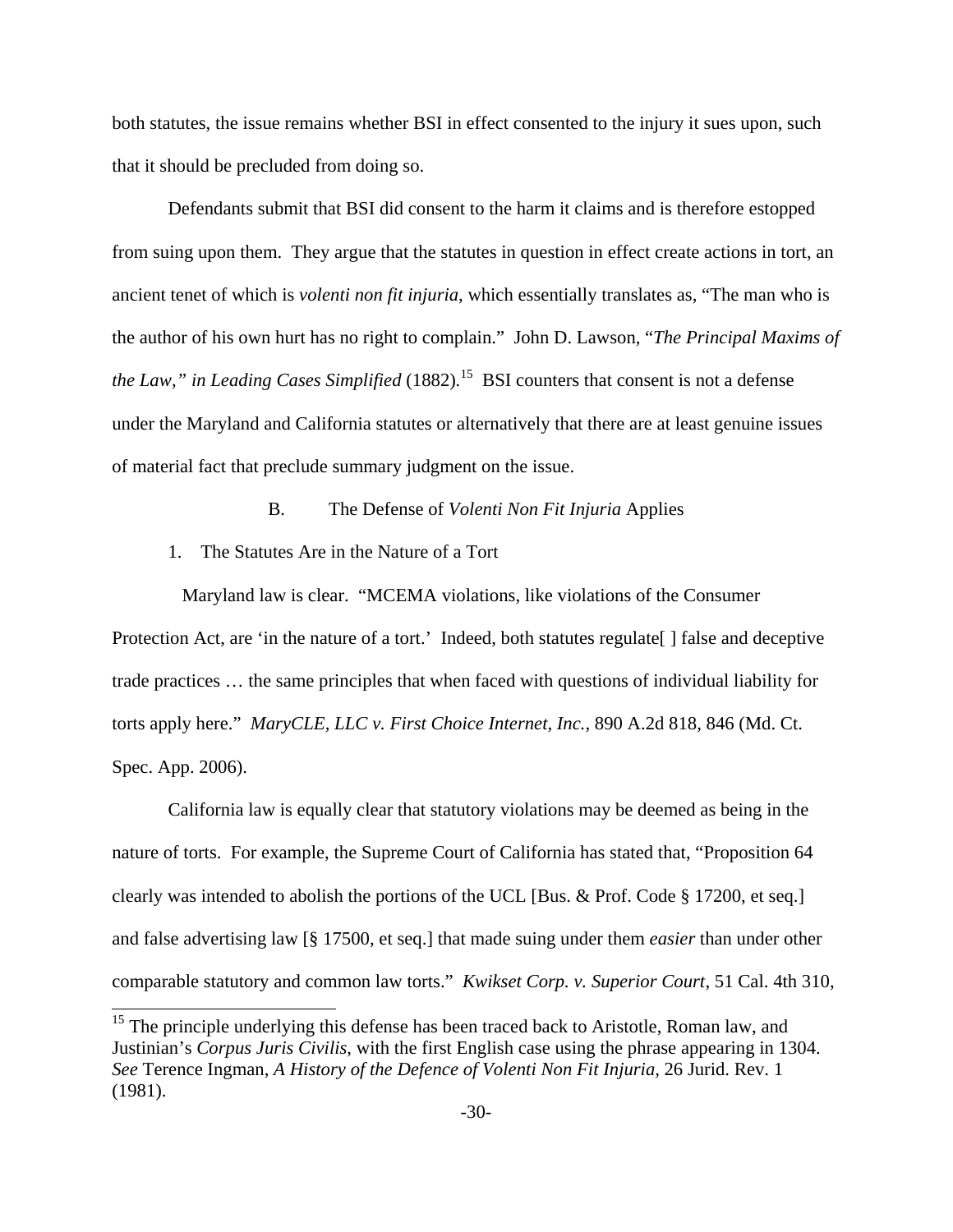335 (2011). *Compare with Cortez v. Purolator Air Filtration Products Co.*, 23 Cal. 4th 163, 173 (2000) ("[A UCL action] is not an all-purpose substitute for a tort or contract action.").

It is, moreover, a fundamental principle of tort law that "[o]ne who effectively consents to conduct of another intended to invade his interests cannot recover in an action of tort for the conduct or for harm resulting from it." *Restatement (Second) of Torts* § 892A (1979). The Restatement defines consent as "willingness in fact for conduct to occur." *Restatement (Second) of Torts* § 892(1) (1979).

Maryland law is in accord: "[t]hose who, with full knowledge, assent to the invasion of their interests may not complain." *Janelsins v. Button*, 648 A.2d 1039, 1042 (Md. Ct. Spec. App. 1994) (plaintiff cannot recover for battery where the plaintiff consented to it) (citation omitted); *Brazerol v. Hudson*, 277 A.2d 585 (1971) (plaintiff who moved her car to allow dump truck to enter onto her property could not sue dump truck operator for trespass). Consent "may be manifested by action or inaction and need not be communicated to the actor." *Restatement (Second) of Torts* § 892(1) (1979).

California law is to identical effect: "He who consents to an act is not wronged by it." Cal. Civ. Code. § 3515. Section 3515 is "a codification of the maxim *volenti non fit injuria*, which is a basic tenet of [California] jurisprudence. It precludes the maintenance of an action for a wrong by one who has 'consented to the act which has occasioned his loss.'" *Pinney & Topliff v. Chrysler Corp*., 176 F. Supp. 801, 810 (S.D. Cal. 1959) (applying California law) (citing *Edward Brown & Sons v. San Francisco*, 223 P.2d 231, 235 (Cal. 1950)). "One cannot deliberately incur an obvious risk of personal injury, especially when preventive measures are at hand, and then hold the author of the danger for the ensuing injury." *Hedding v. Pearson*, 173 P.2d 382, 384 (Cal. Dist. Ct. App. 1946).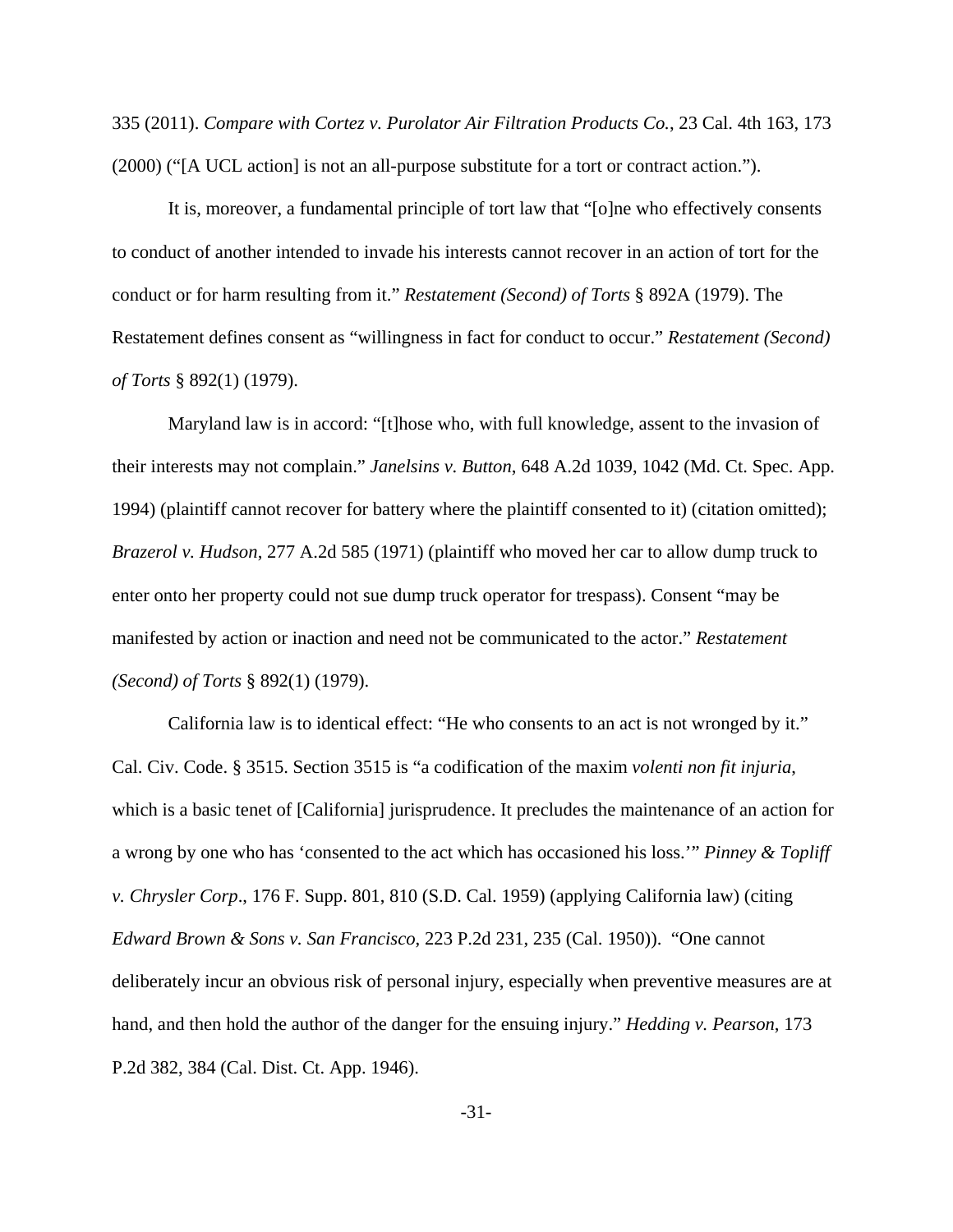# 2. The *Volenti* Defense Applies; BSI Consented to Its Own Harm

There is no reason why the *volenti* defense should not apply in the context of an antispam statute.<sup>16</sup> The *Gordon* opinion is particularly instructive in this regard, holding that plaintiff lacked standing as an ISP under CANSPAM because he undertook efforts to receive the e-mails over which he sued and therefore fell outside of the class of persons to which Congress granted a private right of action. *Gordon*, 575 F.3d at 1055-57. Gordon had configured his computers to receive e-mails sent to "unused inboxes" and "refuse[d] to implement spam filters in a typical manner or otherwise make any attempt to block allegedly unwanted spam or exclude such messages from users' e-mail inboxes." *Id.* at 1045-46, 1055. The court found that Gordon lacked standing as an ISP because he "purposefully avoided taking even minimal efforts to avoid or block spam messages. Instead, Gordon devotes his resources to adding his clients' e-mail addresses to mailing lists and accumulating spam through a variety of means for the purpose of

 $\overline{\phantom{0}}$ 

<sup>&</sup>lt;sup>16</sup> Common law defenses routinely apply against statute-based claims, absent express legislative intent to the contrary. *See, e.g.*, *Shager v. Upjohn Co*, 913 F.2d 398, 404 (7th Cir. 1990) (common law rules are "usually [ ] carried over to statutory torts, because statutes creating torts rarely bother to set forth all the ancillary doctrines . . . that are necessary to compose a complete regime of tort liability"); *Seller Agency Council, Inc. v. Kennedy Ctr. For Real Estate Educ., Inc.*, 621 F.3d 981, 988-89 (9th Cir. 2010) (common law defense of acquiescence applied to Lanham Act claims); *Burlington Indus., Inc. v. Ellerth*, 524 U.S. 742, 758-65 (1998) (construing Title VII in accordance with common law agency principles and adopting commonlaw based defense to harassment claims).

Apart from the *volenti* defense, the common law defense of failure to mitigate damages also bears on what BSI has done here. Instead of seeking to mitigate its damages from spam, BSI has done everything it could to augment its damages. *See*, *e.g.*, *Fishman v. Estate of Wirtz*, 807 F.2d 520, 558 (7th Cir. 1986) (duty to mitigate damages under Sherman Act); *Borger v. Yamaha Int'l Corp.*, 625 F.2d 390, 399 (2d Cir. 1980) (same); *Binder v. Disability Group, Inc.*, 772 F. Supp. 2d 1172, 1185 (C.D. Cal. 2011) (duty to mitigate under Lanham Act). The mitigation doctrine bars recovery to plaintiffs who idly sit by and knowingly allow their damages to accumulate while doing nothing to avoid them. *See*, *e.g.*, *Thrifty-Tel, Inc. v. Bezenek*, 46 Cal.App. 4th 1559, 1568 (Cal. Ct. App. 1996) ("A plaintiff has a duty to mitigate damages and cannot recover losses [he] could have avoided through reasonable efforts"); *M&R Contractors & Builders, Inc. v. Michael*, 138 A.2d 350, 358 (1958) ("A plaintiff is not entitled to a judgment for damages for a loss that he could have avoided by reasonable effort.")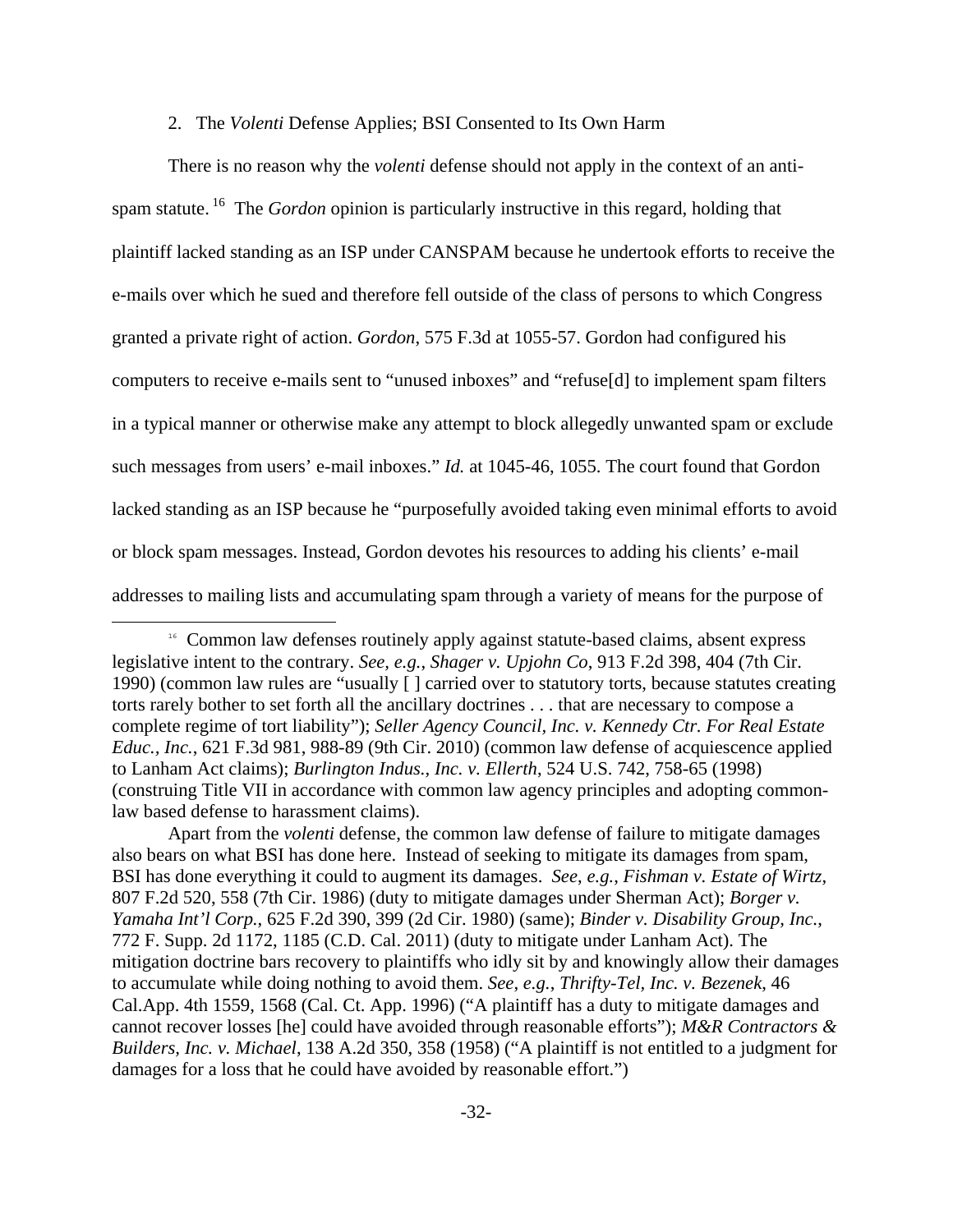facilitating litigation." *Id.* at 1052 (quotation and citation omitted). The court noted that "it is highly significant that the burdens Gordon complains of are almost exclusively self-imposed and purposefully undertaken." *Id.* at 1057. As Judge Gould wrote in his concurring opinion, the common law "did not develop remedies for people who gratuitously created circumstances that would support a legal claim and acted with the chief aim of collecting a damage award," and that, although Gordon had sued under a federal statute, "on close examination, many distinctions between common law and statutory law disappear." *Id*. at 1067-68 & n.2 (Gould, J., concurring).

As in *Gordon*, the undisputed facts here show that BSI consented to the alleged harm about which it complains.

The evidence from Phase II of the preliminary trial was overwhelming to the effect that, either through Hypertouch or independently, BSI actively sought to receive and trap Kraft's Gevalia e-mails. With respect to some 99.8% of the e-mails attributable to Connexus, which arrived to BSI via Hypertouch, the trial testimony was explicit that BSI (Paul Wagner) knowingly consented to accept what it believed was spam from Hypertouch (Joe Wagner). And, as to all the e-mails in this case, it need only be recalled that BSI created hundreds of fictitious email addresses and essentially maintained no filtering devices, while engaging in a pattern and practice of suing multiple mailers of suspect commercial e-mail.

The Court concludes that consent to harm precludes any claim for the harm and that BSI's consent to ("solicitation of" says it better) harm precludes it from going forward with the present action.

3. The Are No Genuine Issues of Material Fact as to BSI's Consent

Alternatively, BSI argues that at the very least there are genuine issues of material fact that make summary judgment inapposite on the issue of consent. Thus, it says that: (1) BSI and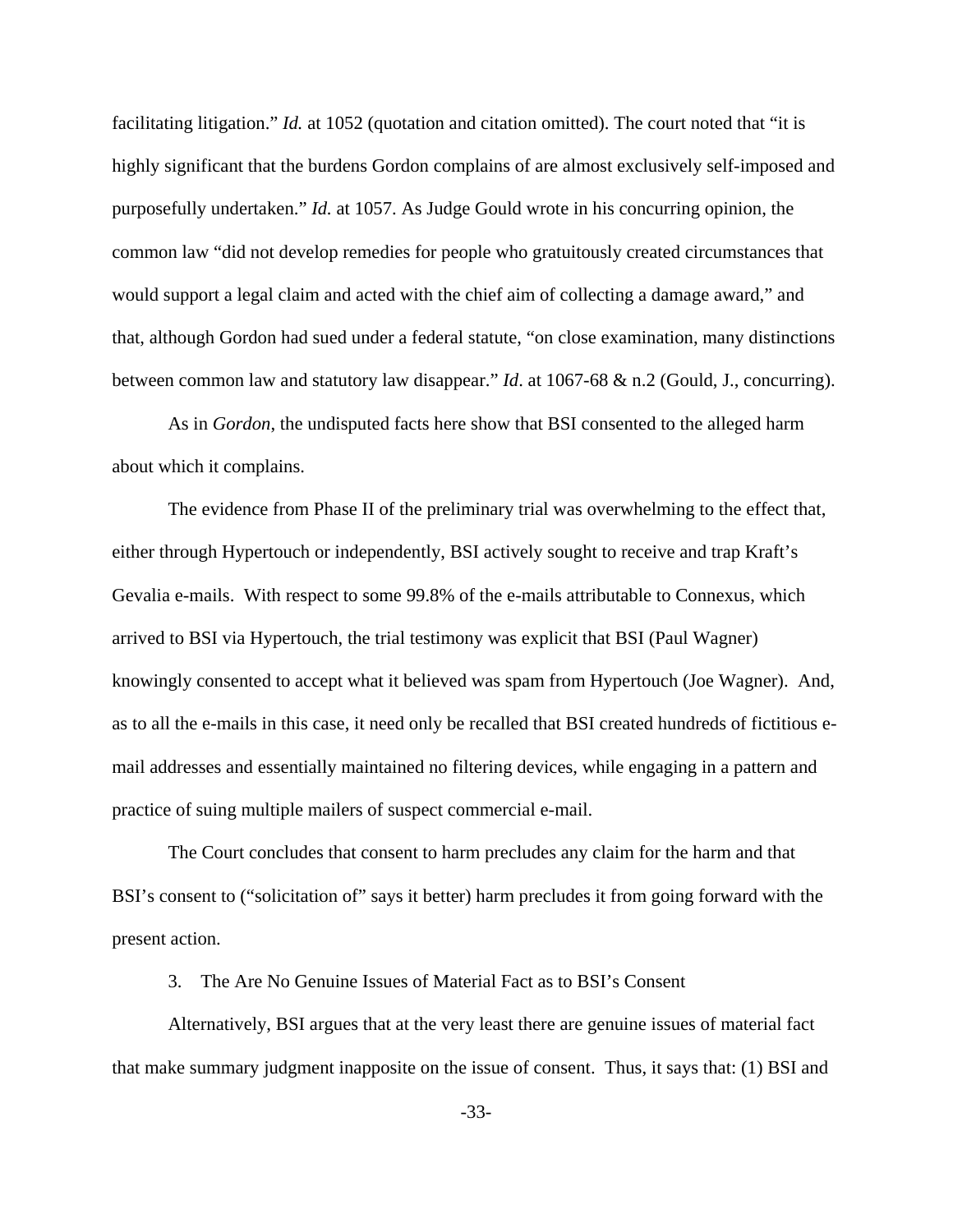Hypertouch each broadcast a "No  $UCE$ "<sup>17</sup> message with respect to all incoming connections; (2) sending an opt-out request does not constitute consent to receive even more spam;<sup>18</sup> (3) a spammer's transmission of mail to a spam trap or to a wildcard entry in a routing table does not mean that the service provider consents to receipt of the spam; (4) BSI's filtering or block of email in no way means it consented to receive spam; (5) the routing relationship between BSI and Hypertouch does not prove that BSI consented to receive spam from Defendants.

The first and most obvious answer to these arguments, of course, is that BSI has already had a trial on the issue of consent. That is the core of what Phase II of the preliminary jury trial was about. Defendants introduced ample evidence that BSI's modus operandi was to gather in spam to permit it to function as a litigation machine rather than as a *bona fide* ISP. At the same time, evidence with respect to all the supposed issues BSI now urges as presenting genuine

L

<sup>17</sup> "UCE" stands for "unsolicited commercial e-mail", and is synonymous with "spam." *See Unsolicited Commercial Email: Hearing Before the Subcomm. on Communications of the S. Comm. on Commerce, Science and Transportation,* 107 Cong. 1 (2001) (statement of Eileen Harrington, Federal Trade Commission Bureau of Consumer Protection).

<sup>&</sup>lt;sup>18</sup> In fact, BSI argues that signing up to "opt out" of spam is the opposite of consenting to spam, and that it is particularly unfair that Defendants, who send even more spam once someone attempts to "opt out", should be able to use this as proof of "consent." BSI's argument is flatly contradicted by the record. The evidence shows that the Wagner brothers knew full well that "opting out" would result in the receipt of more, rather than less spam, and, indeed, that they elected to "opt out" for the express purpose of receiving more spam. *See* Def. Trial Ex. 50:

*Joe e-mail to Paul (11/25/2002):* "Now I can say with first hand knowledge that removes just get one's address signed up for more spam. That same removes url, "av" is on about 40 mortgage spams I got. Now if only they would answer my email plant and identify themselves. If you haven't received any, I wonder if your safemailbox.net is flagged as a trap address?"

*Paul response to Joe (11/26/2002):* "You bet. In fact, if you want to add to my list of removal sites, I'll submit opt-out requests to them as well."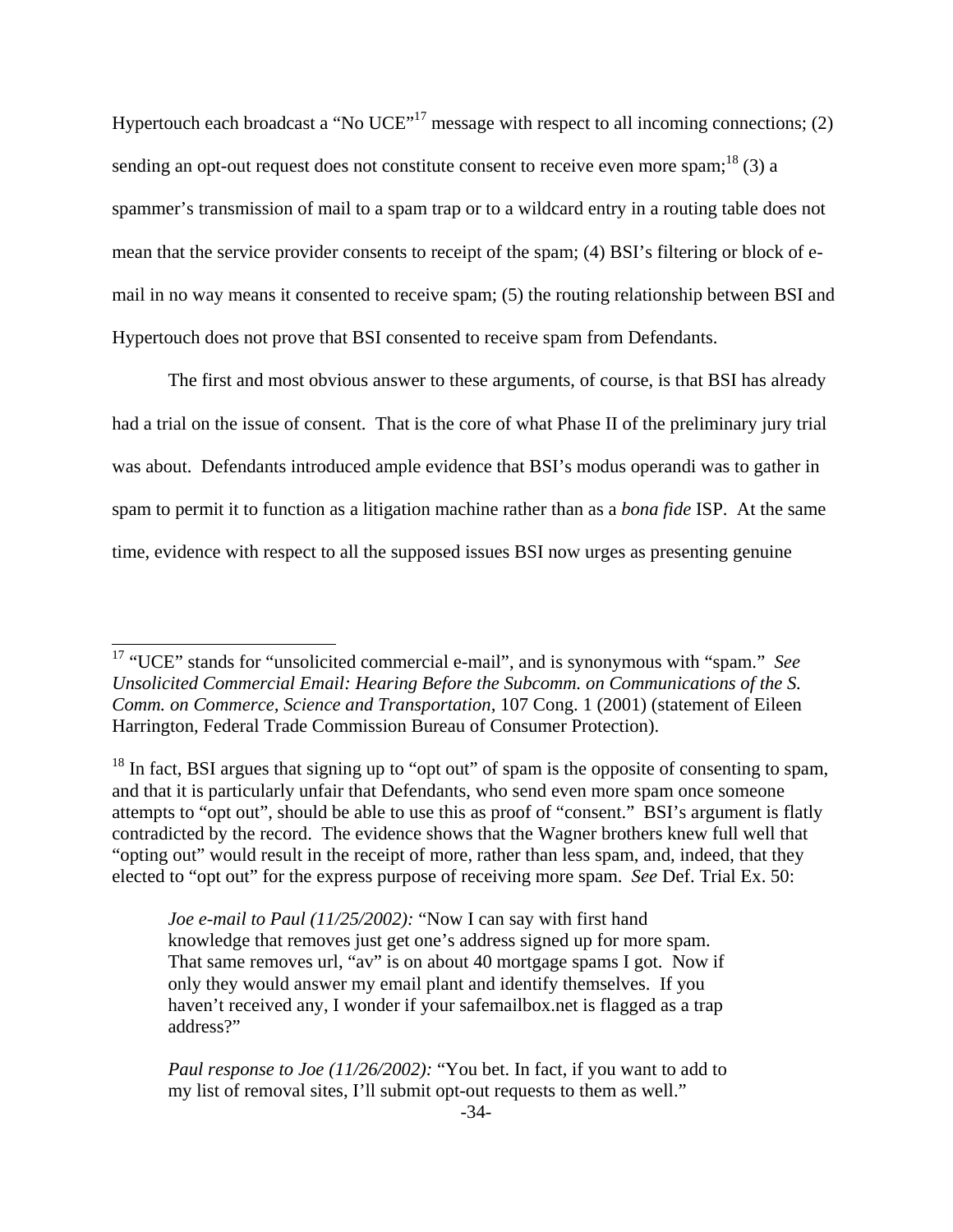issues of material fact was introduced by BSI by way of counterpoint. The jury implicitly accepted Defendants' view and rejected BSI's—BSI, it found, was not a *bona fide* ISP.

It is difficult to conceive how in future BSI would propose to try the consent issue in a manner different from the manner in which it tried the issue during the preliminary jury trial.

Be that as it may, the Court agrees with Defendants that a party may not defeat summary judgment by disputing its own evidence. *Barwick v. Celotex Corp.*, 736 F.2d 946, 960 (4th Cir. 1984) ("A genuine issue of material fact is not created where the only issue of fact is to determine which of the two conflicting versions of the plaintiff's testimony is correct"), *citing Radobenko v. Automated Equipment Co.,* 520 F.2d 540, 544 (9th Cir.1975).

That, in effect, is what BSI is doing here: After candidly admitting that attracting, trapping, and suing on spam is nothing less than its raison d'être, BSI now says that there are at least some things it does that make the issue of its "consent" to harm triable. But this is not only a case of a party undertaking to contradict one version of its evidence with a contradictory version. In an important respect the contradictory evidence it cites is not even accurately portrayed. As Defendants point out, BSI has not disputed that the so-called "SMTP<sup>19</sup> banner" Joe Wagner used purportedly to prevent spam for Hypertouch was wholly ineffectual. No human being apparently ever sees that banner, which is incapable of stopping or otherwise filtering the transmission of an e-mail. To the Court, this seems a bit like a homeowner posting a sign on his rear basement window saying "No housebreaking," while leaving the doors and windows wide open and silverware and jewelry in open sight. There is no reason to assume that commercial emailers, spammers or otherwise, would be deterred by a simple request that they not send it.

 $\overline{ }$ 

<sup>&</sup>lt;sup>19</sup> "SMTP" stands for "Simple Mail Transfer Protocol" and is one of the three principal protocols for e-mail. Computers use protocols to determine how to format and reassemble packets of information. *See United States v. Syzmuszkiewicz,* 622 F.3d 701, 704-05 (7th Cir. 2010).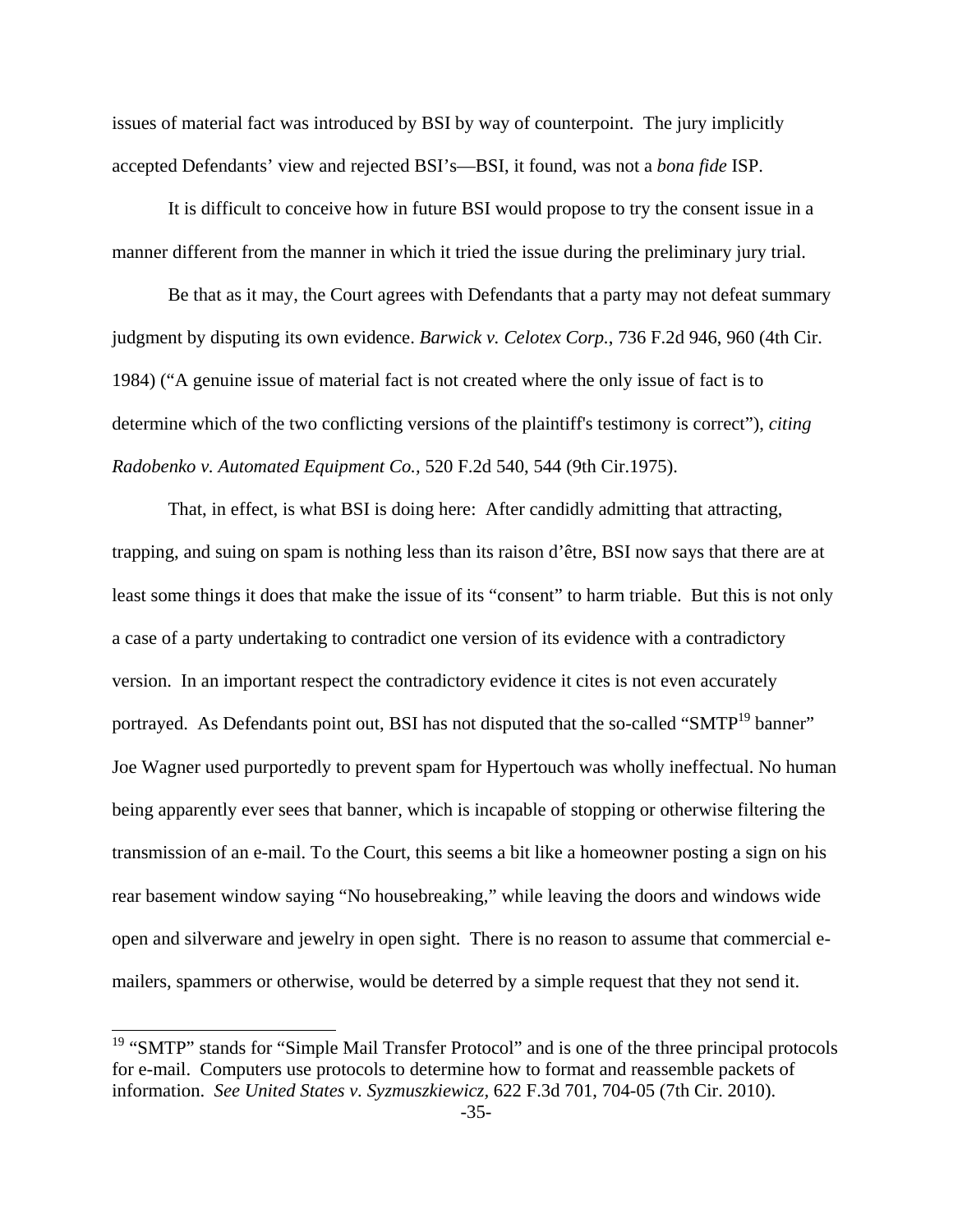Ultimately, BSI's position in this case, in the Court's view, would result in precisely the sort of outcome CAN-SPAM seeks to prohibit and therefore pre-empts: the several states could authorize nominal, non-*bona fide* ISPs to actively solicit spam, then permit them to defend merely by posting simple warnings against UCE. So much for CAN-SPAM's hope to regulate commercial e-mail "on a nationwide basis." 15 U.S.C. § 7701(b)(1).

The Court concludes as a matter of law that BSI consented to the harm it is suing upon and, based on the jury verdict in Phase II of the preliminary trial, finds no further issue of consent to be heard by another jury.

### **VIII.**

# Conclusion

 Having concluded that BSI lacks standing to sue under either the Maryland or California statutes or in federal court because it is not a *bona fide* ISP and has suffered no injury-in-fact, and further because BSI consented to the harm it seeks to sue upon in that it actively sought to attract and trap the e-mails it found offensive, all of Defendants' post trial motions are **GRANTED** and those of BSI are **DENIED.** Thus, the Court:

- 1) **DENIES** BSI's Motion for Judgment as a Matter of Law and to Set Aside Phase II Jury Verdict;
- 2) **GRANTS** Kraft's Motion for Summary Judgment as to BSI;
- 3) **GRANTS** Connexus' Motion for Summary Judgment as to BSI;
- 4) **DENIES** BSI's Renewed Motion for Default Judgment Damages as to Hydra LLC.